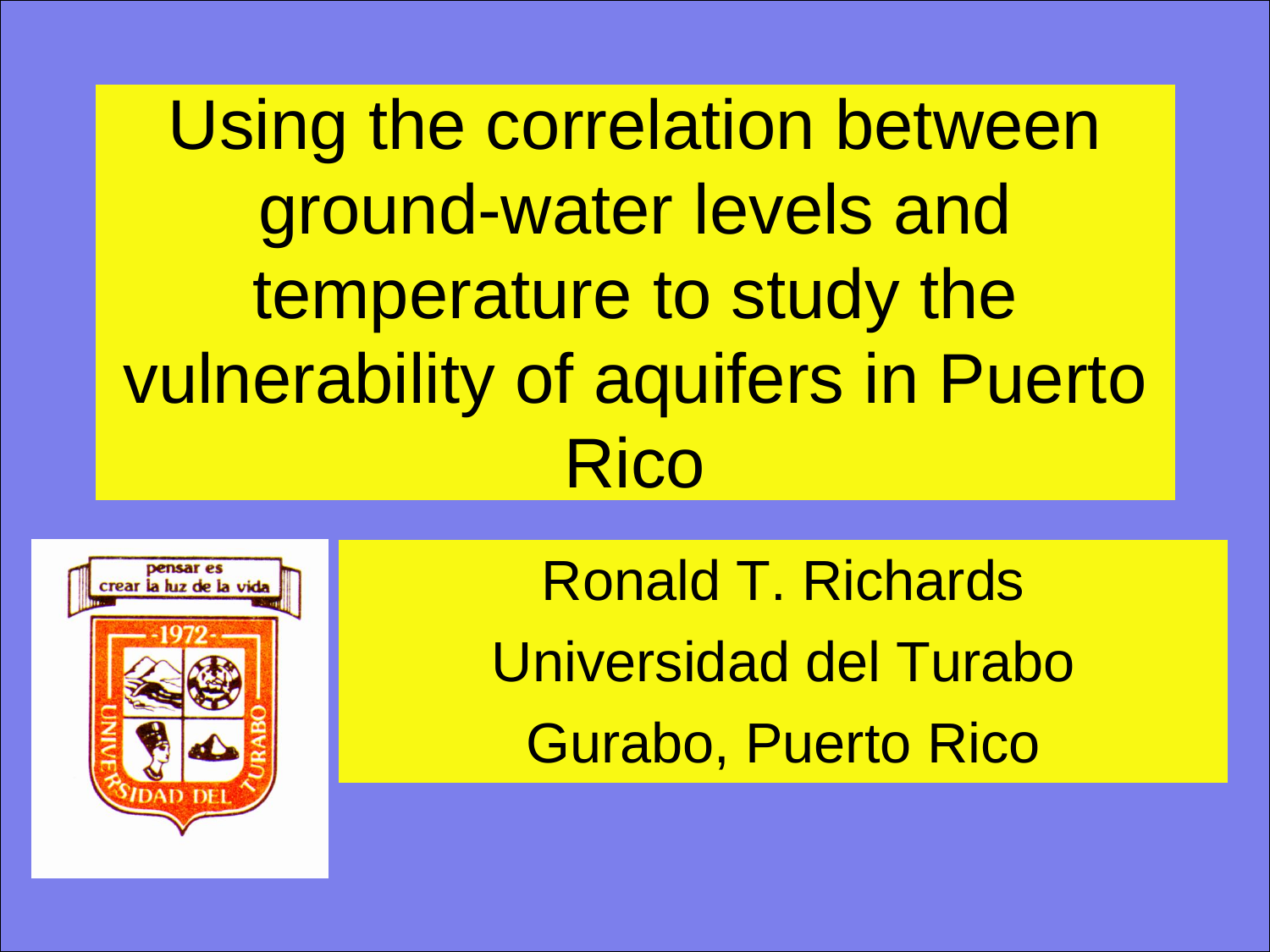# **Disclaimer**

- Data were collected by author when he was employee of the USGS.
- Author retired from USGS in 2008.
- Data are used with permission.
- This talk is not approved by the USGS.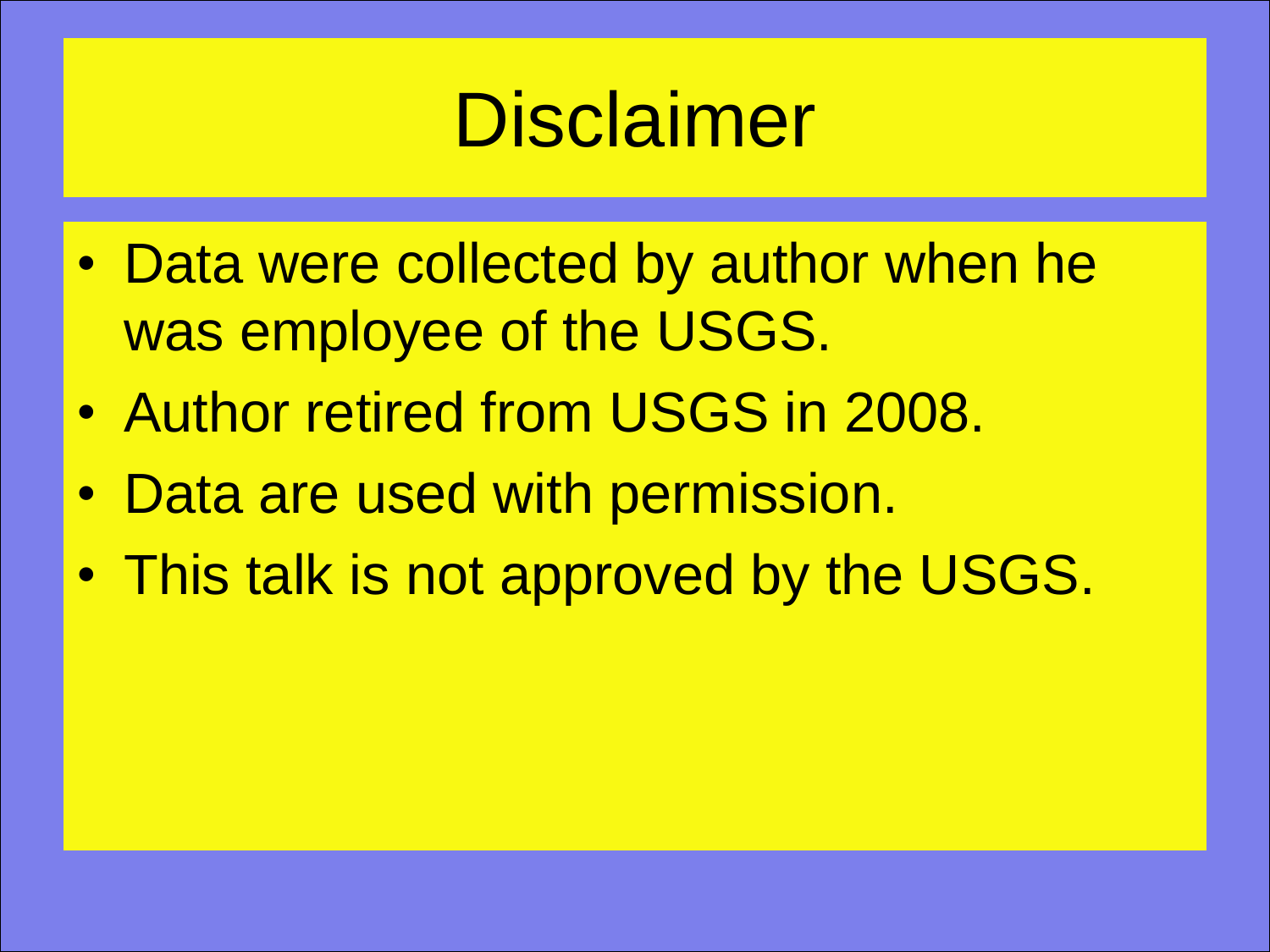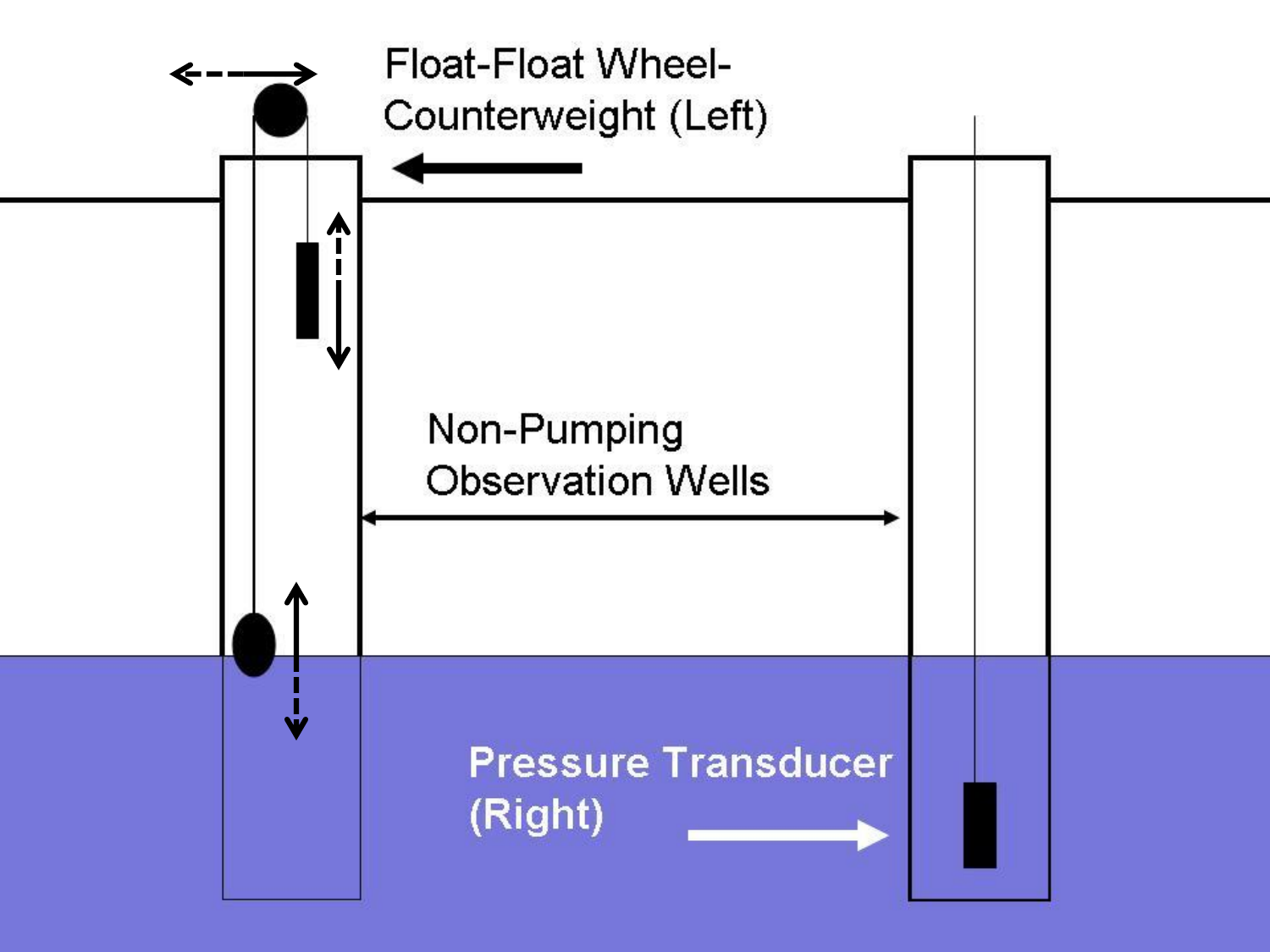Do Not Measure the Same Geophysical Variable!

- Float detects the density difference at the air-water interface.
- Float wheel converts elevation of float to a rotational position.
- Pressure transducer installed below record low water level.
- Pressure transducer measures pressure and temperature.
- Water level is calculated.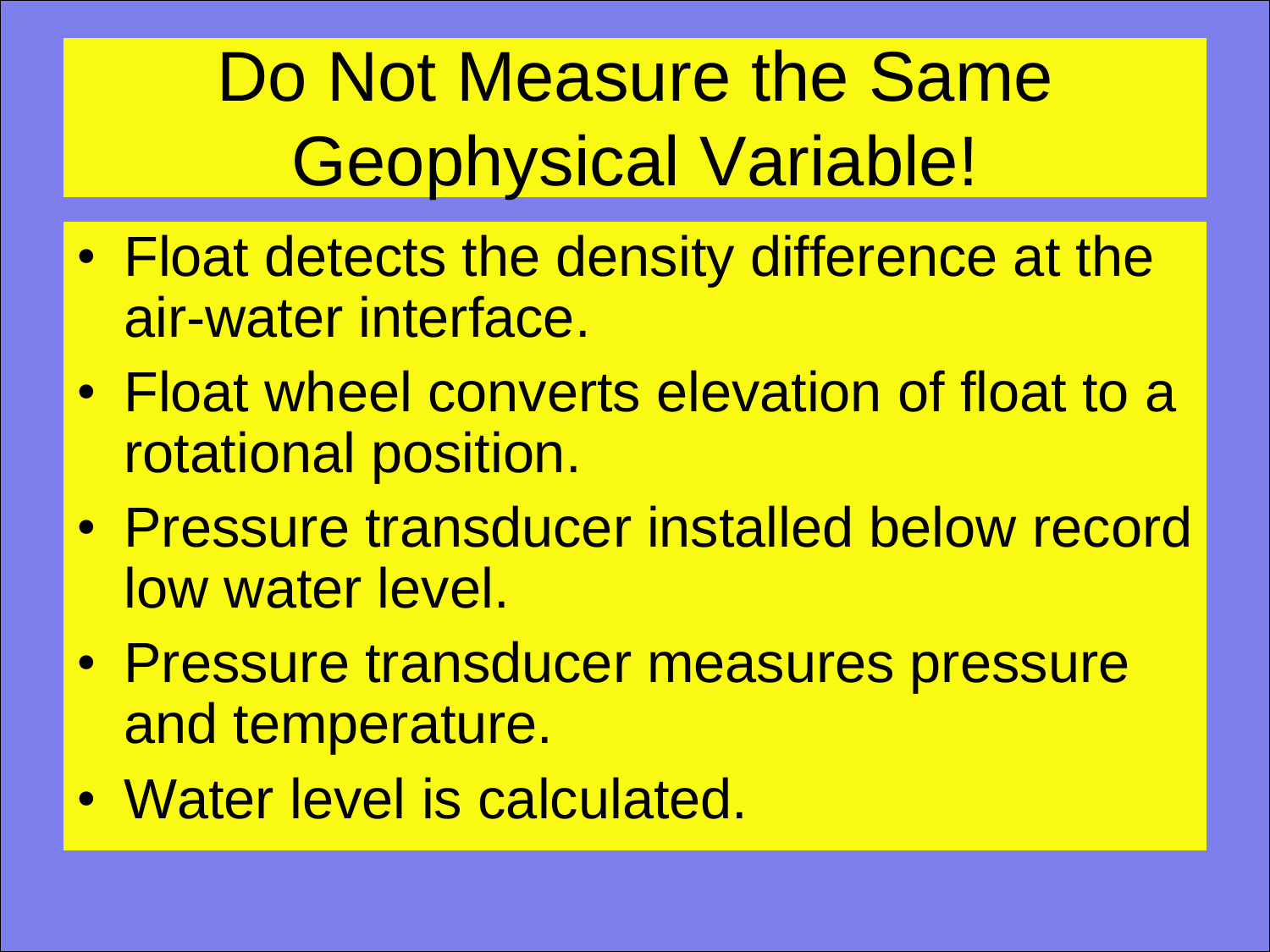## From Floats to Pressure **Transducers**

- Pressure transducers are more reliable.
- Pressure transducers cost less because less labor power is needed to install, maintain and remove the station and to process the data.
- Hourly water temperature data are the free unintended byproduct of this switch
- Nobody intended to use the water temperature data.
- Many hydrologic agencies are switching from floats to pressure transducers.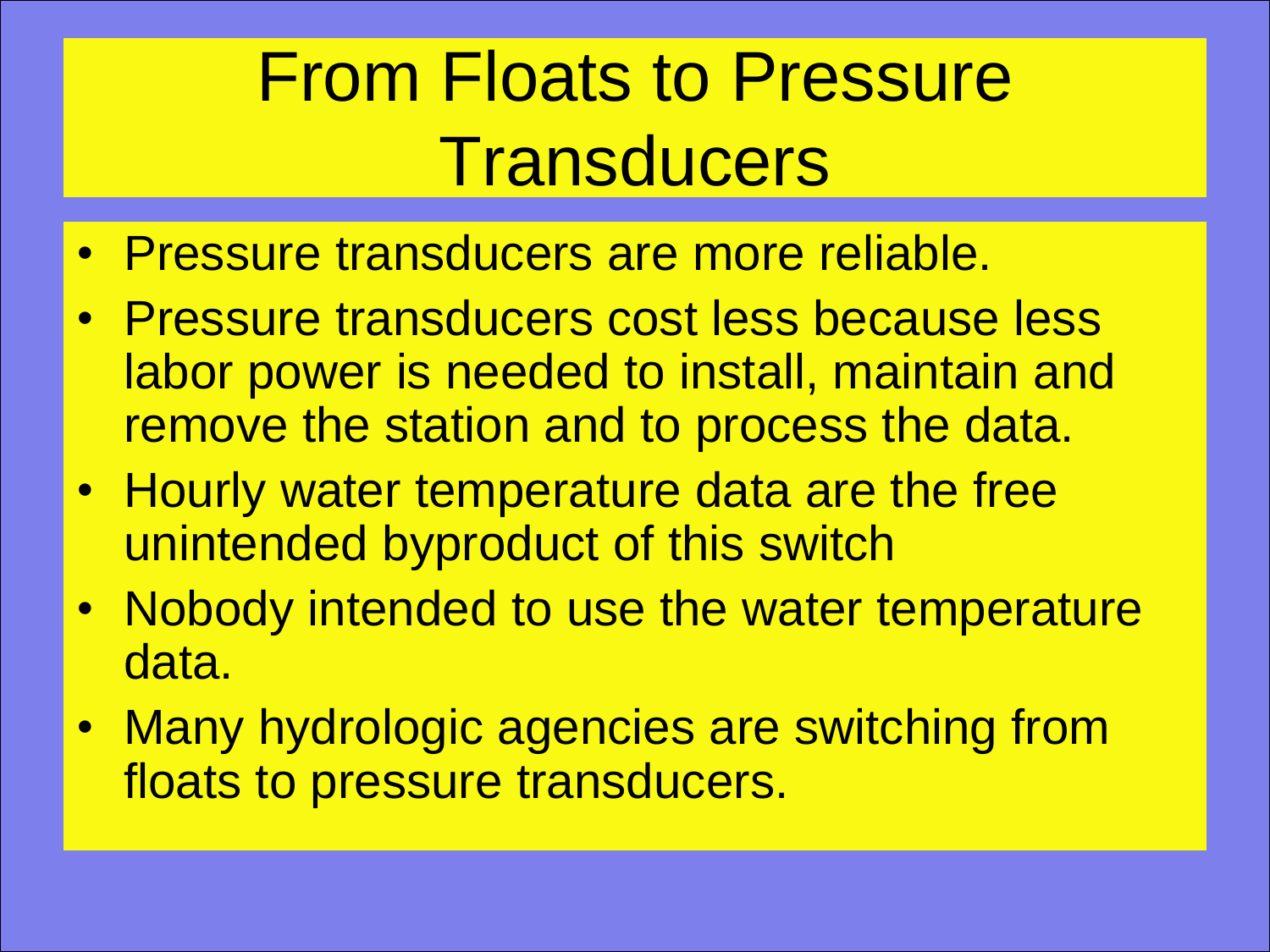# Correlation Between Ground-Water Levels and Temperature

- Hourly data for 12 to 18 months
- Most years have 8760 hours
- 33 observation wells
- Non-pumping
- Data from both karst and non-karst **aquifers**
- Study based on 800 000 data points
- If available used 2005 (rainy)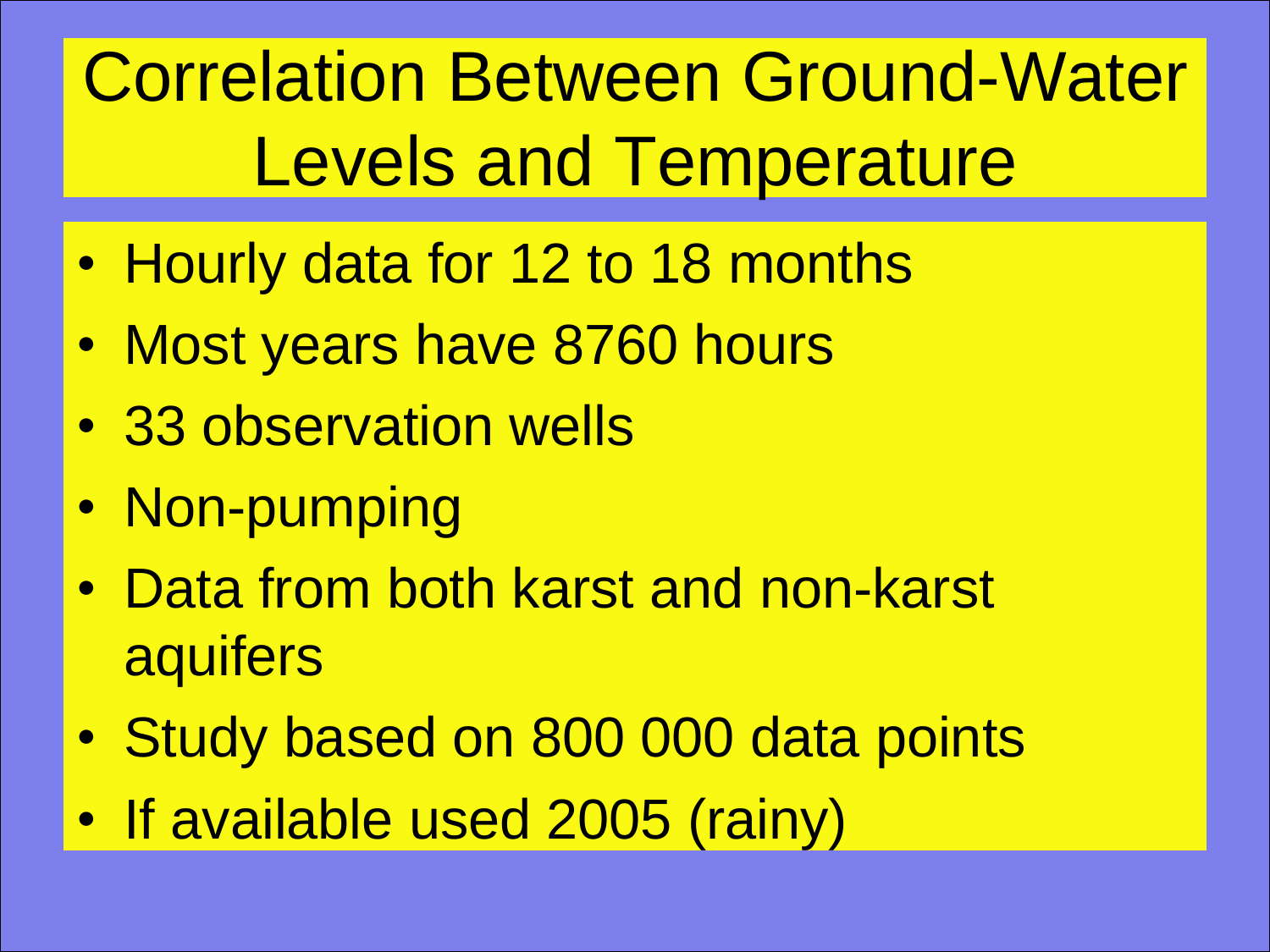## Rain

- Colder than ambient conditions in most geologic environments.
- If rain reaches the non-pumping well quickly than there will be a correlation between depth-to-water and temperature.
- If rain arrives at the observation well slowly then there will be no correlation between depth-to-water and temperature.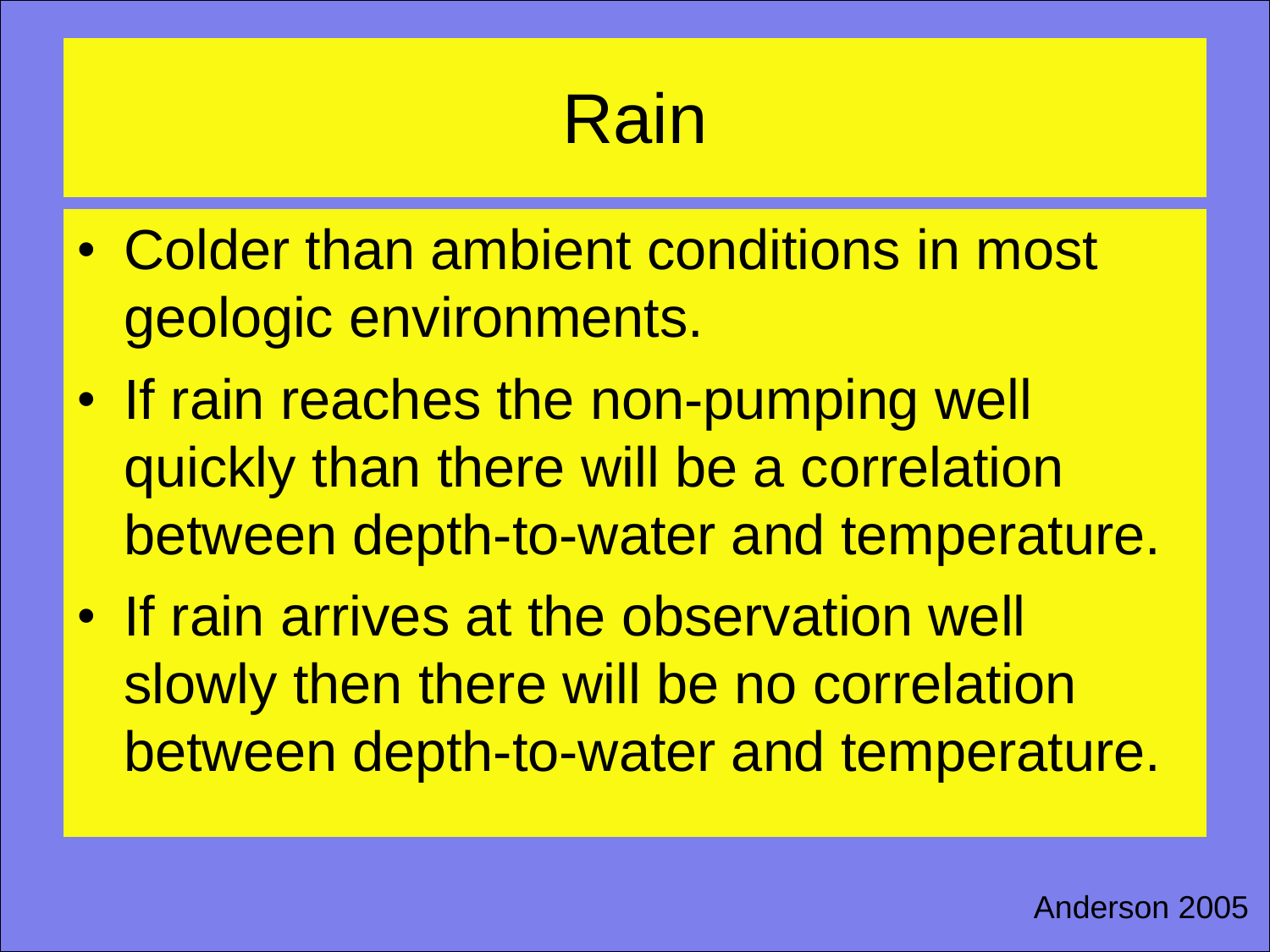### You are here/Usted está aqui



## Puerto Rico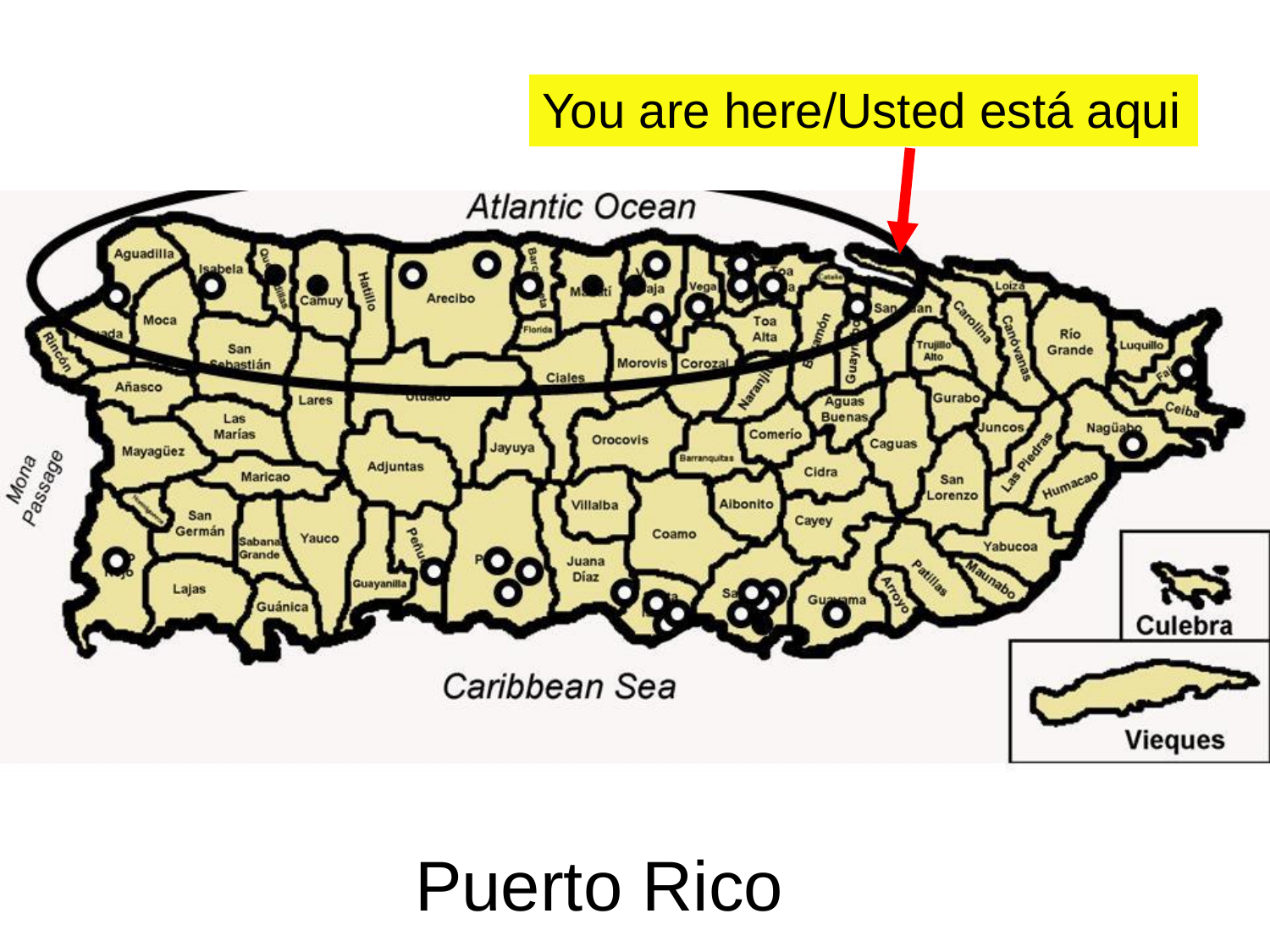### North Coast Limestone Aquifer (elipse)



Map showing locations of non-pumping observation wells used in this study.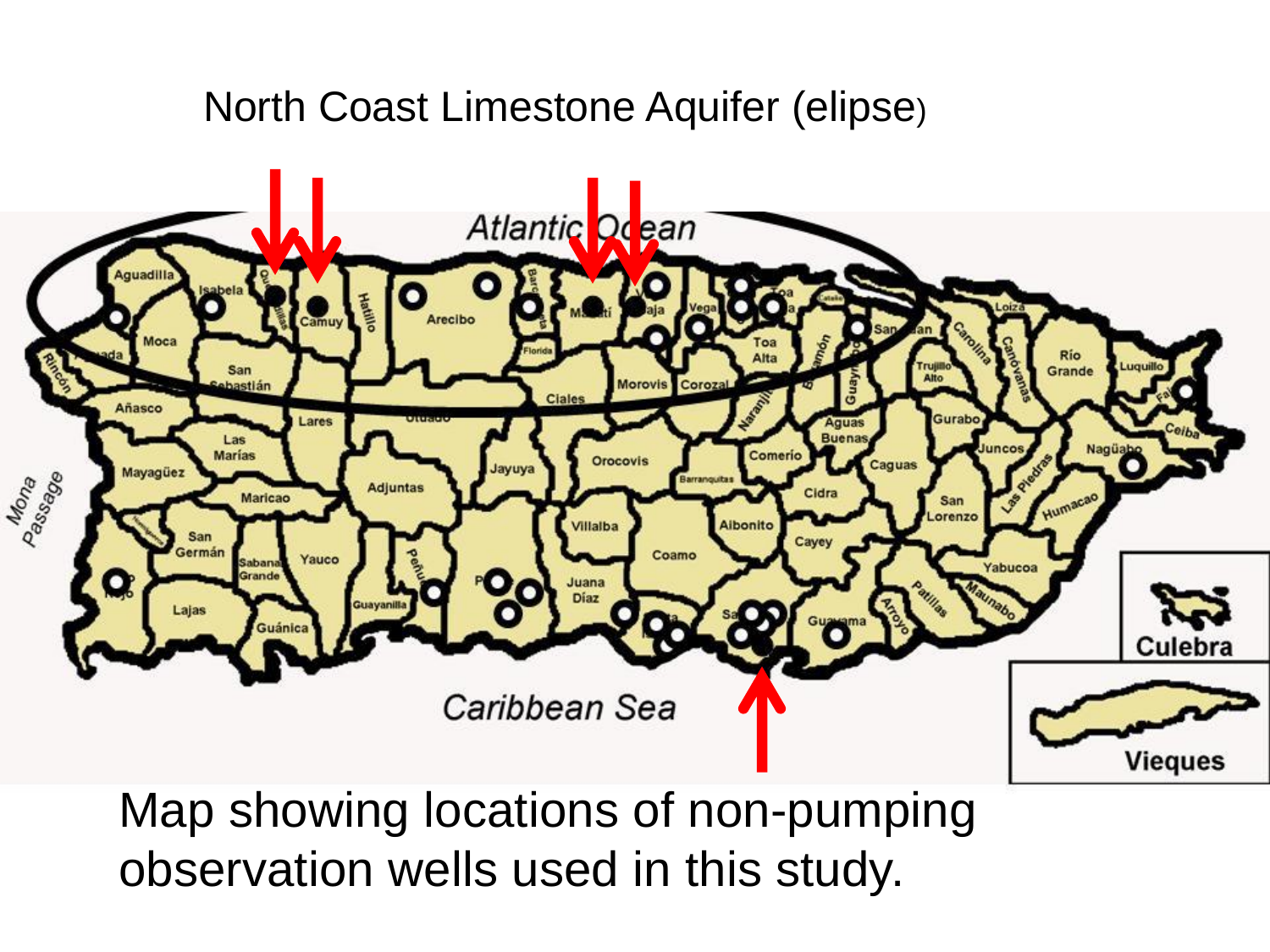#### **CBGAR WELL, QUEBRADILLAS, PUERTO RICO**

### **TIME, FROM 1 JUL 05 TO 31 DEC 06**

Abandoned

production well

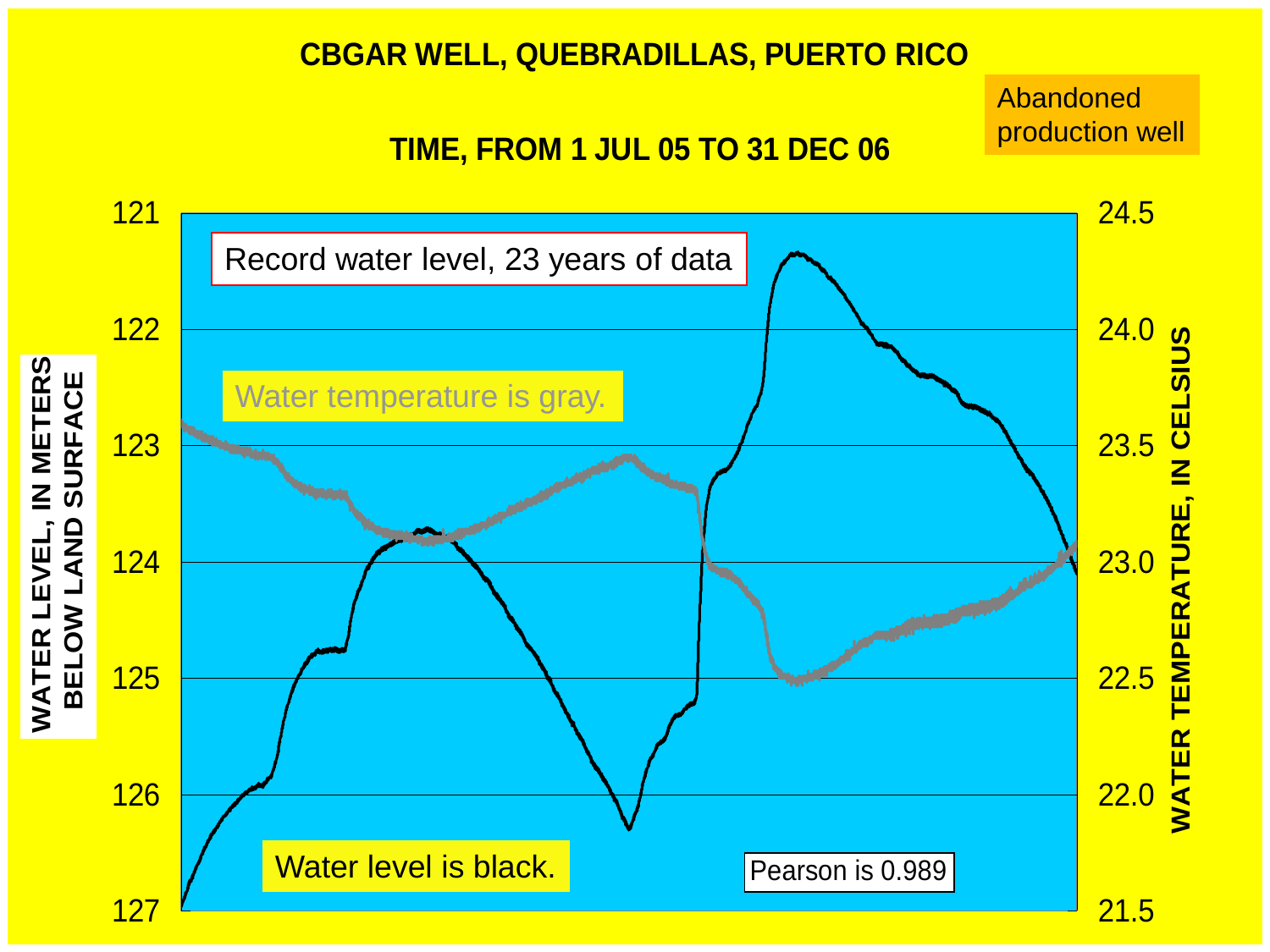## **Hypothesis**

- The karst North Coast Limestone aquifer will have a higher correlation between ground-water levels and temperature than non-karst aquifers
- If true then the karst is more at risk
- Will fail if intraaquifer variation is large
- Applies only to stations where the water level is not affected by tides or nearby pumping wells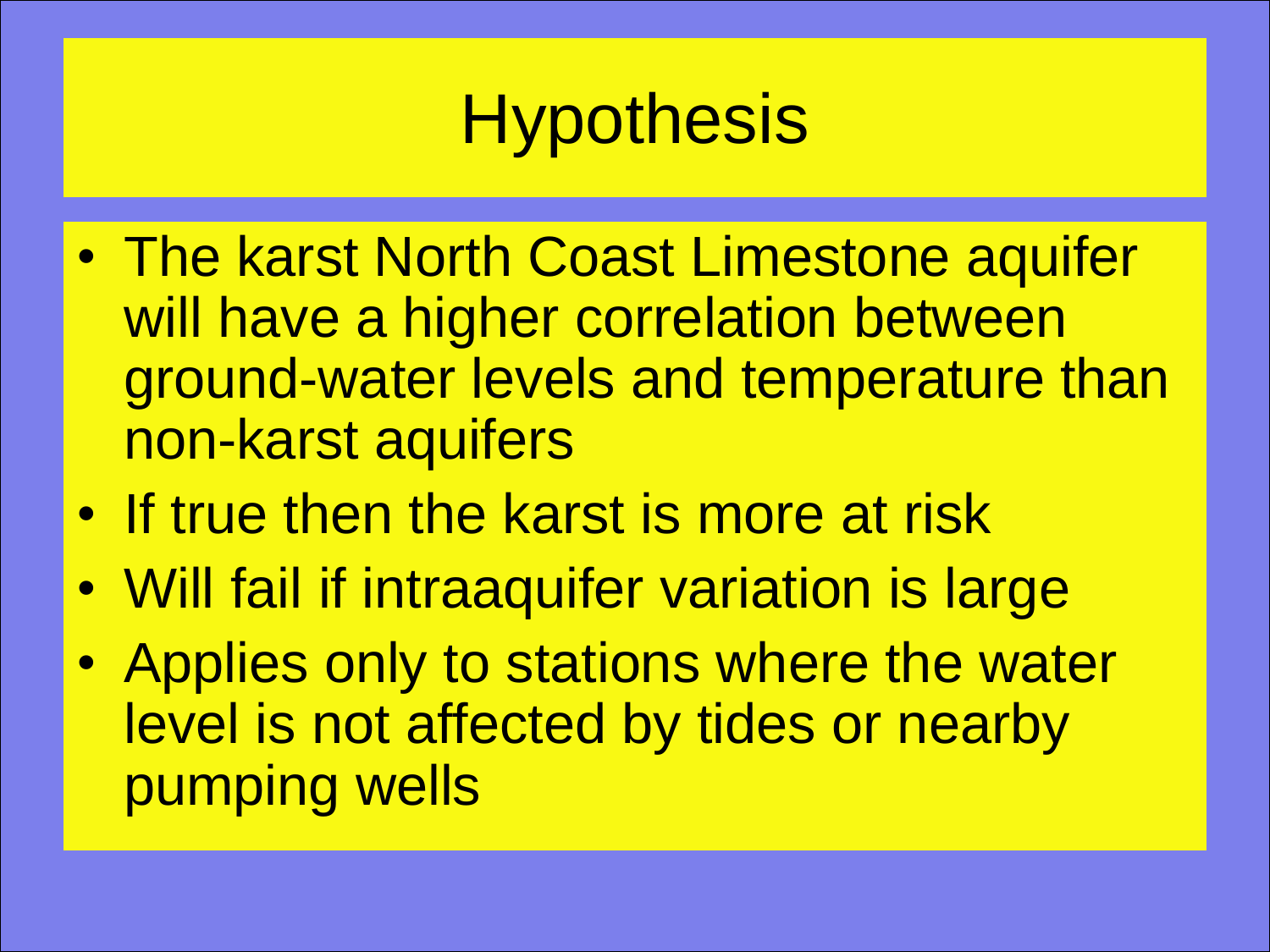## **Results**

- NCL Pearson correlation coefficient
- $r_{\rm ak} = 0.241$  and  $\sigma = 0.561$
- SCP  $r_{\rm an} = 0.023$  and  $\sigma = 0.469$
- P-Value  $= 0.24$
- Differences between karst and non-karst aquifers are not statistically significant
- One station was removed because it is affected by tides and nearby pumping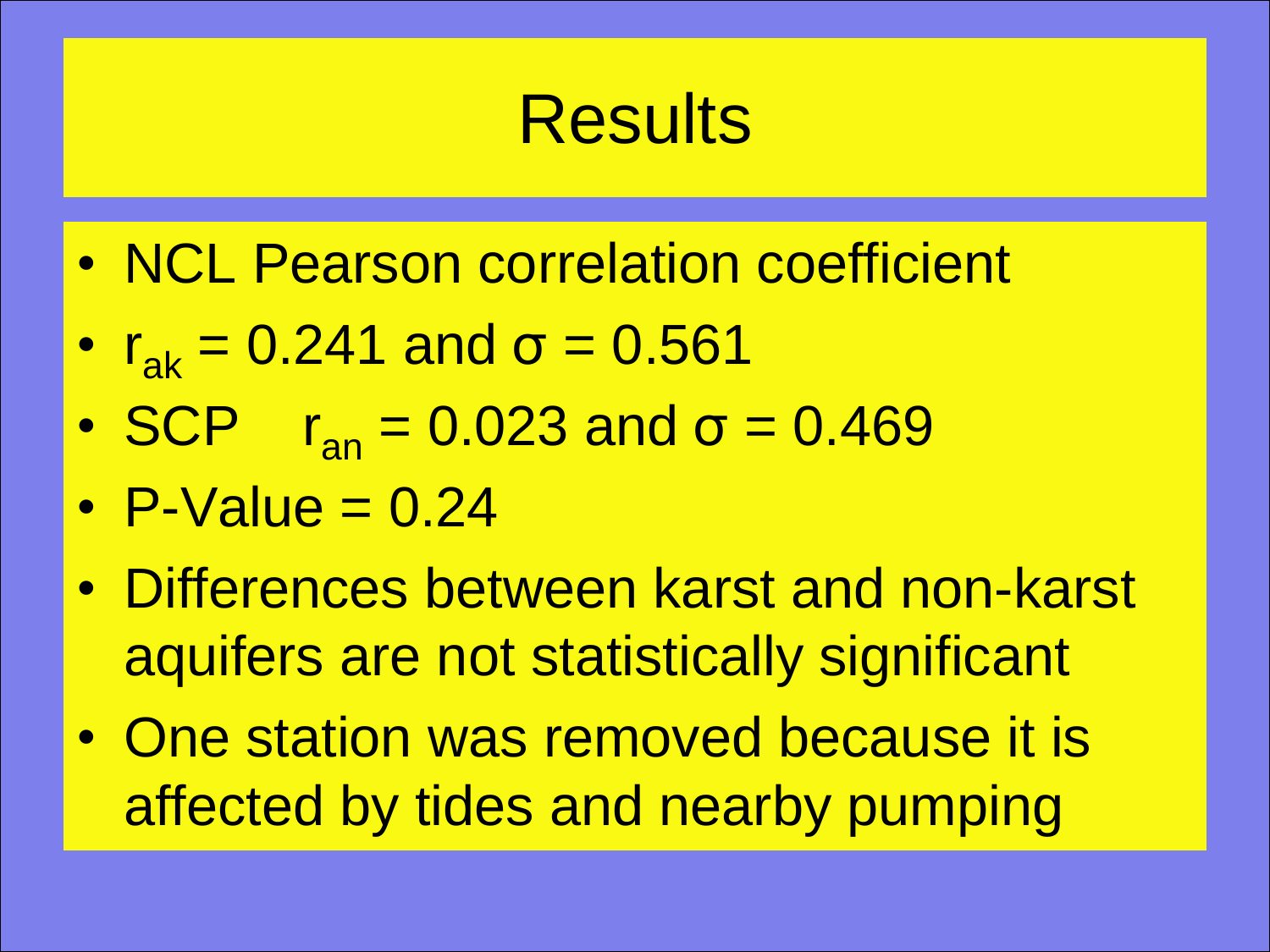#### **JBNERR EAST 1, SALINAS, PUERTO RICO**

**TIME, FROM 1 OCT 06 TO 30 SEP 07**



Kuniansky and Rodríguez 2010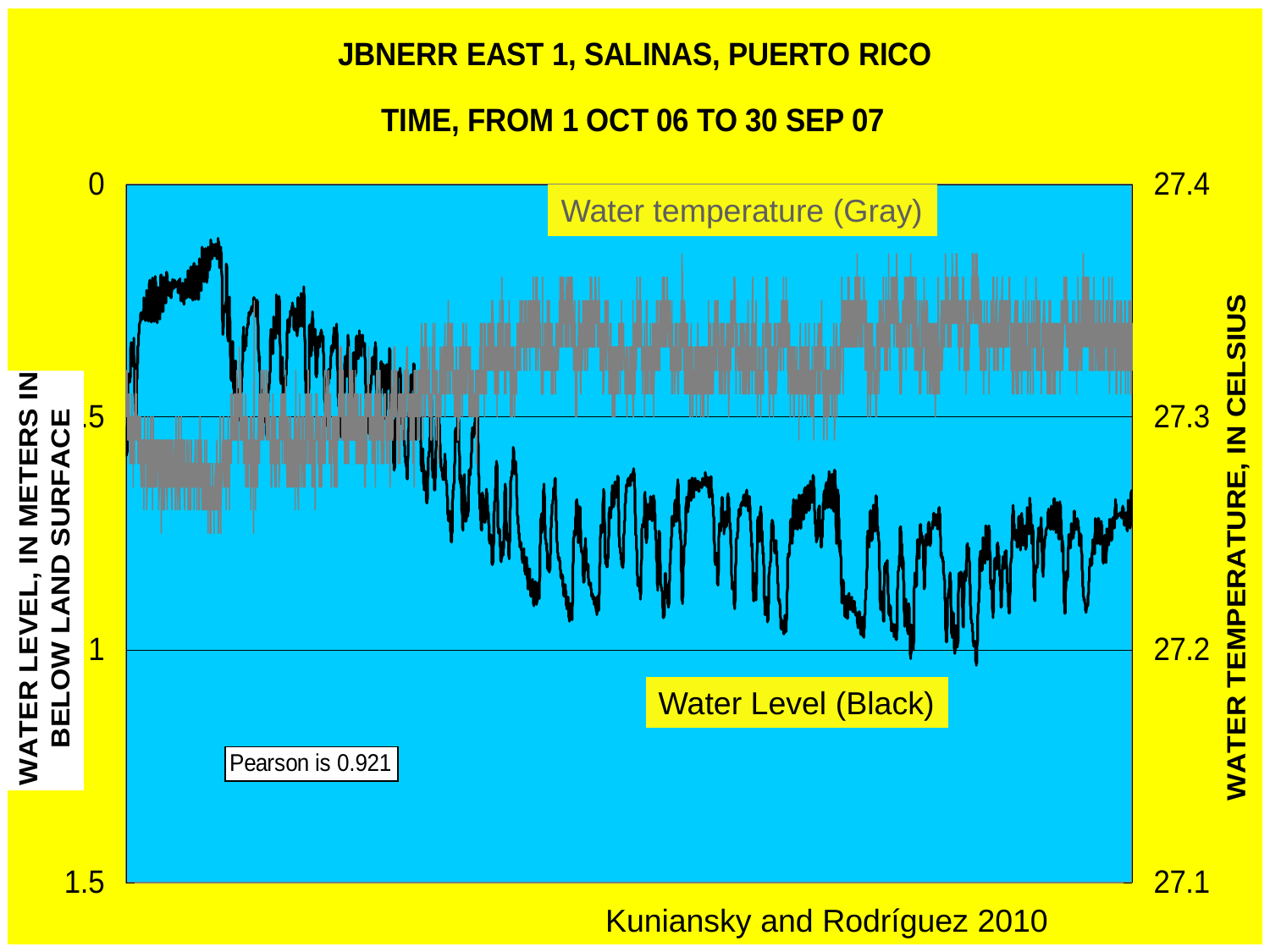### **JBNERR EAST 1, SALINAS, PUERTO RICO Tides TIME, FROM 1 OCT 06 TO 30 SEP 07** 0 27.4 TEMPERATURE, IN CELSIUS **WATER TEMPERATURE, IN CELSIUS** WATER LEVEL, IN METERS IN<br>BELOW LAND SURFACE  $\overline{\mathsf{z}}$ 27.3 **WATER LEVEL, IN METERS** BELOW LAND SURFACE 27.2 1 WATER Nearby Pumping Pearson is 0.921 **Wells**

1.5

27.1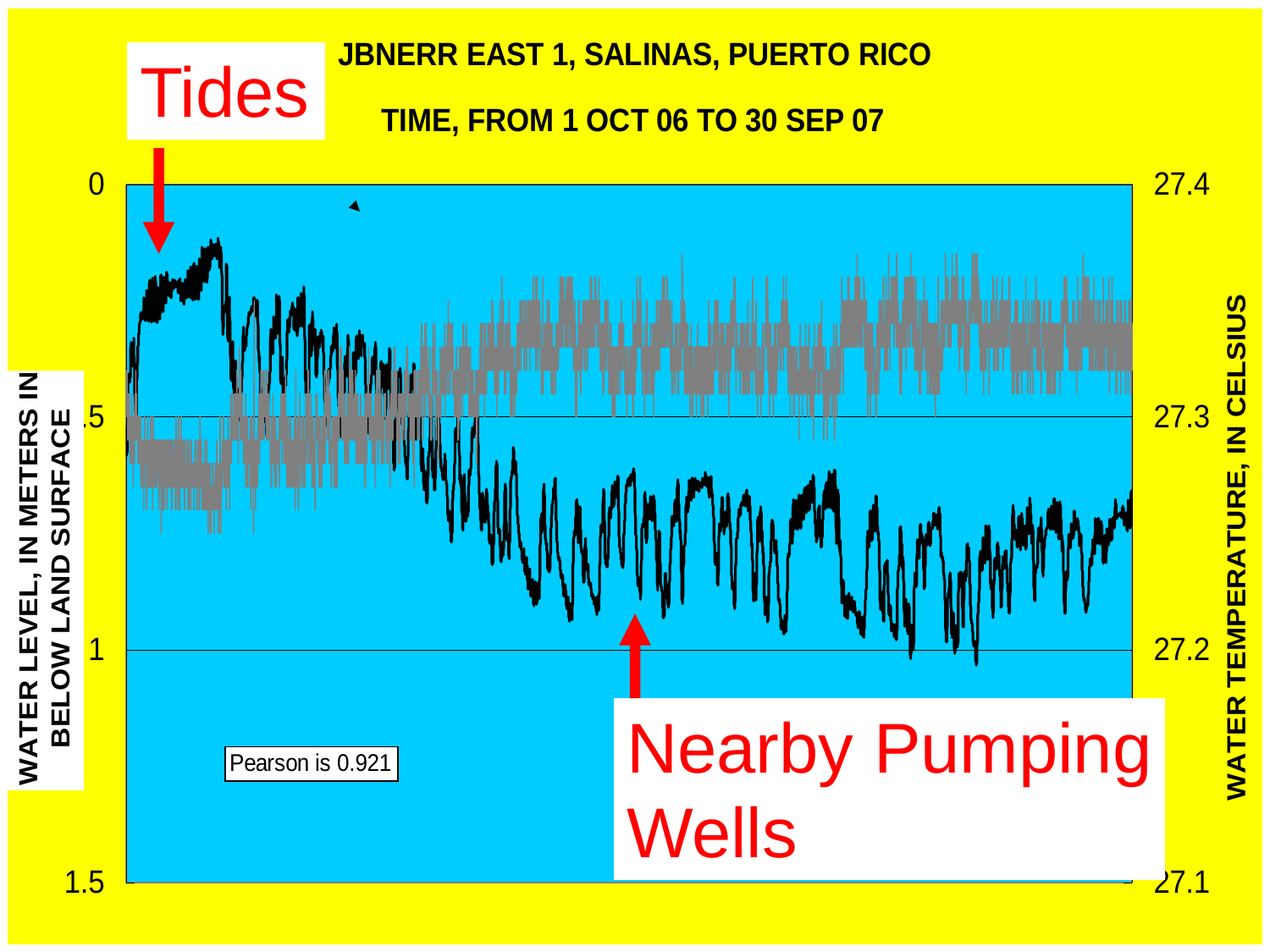If the water in the aquifer is thermally stratified with warmer water on top then this would explain the high correlation between water levels and temperatures.

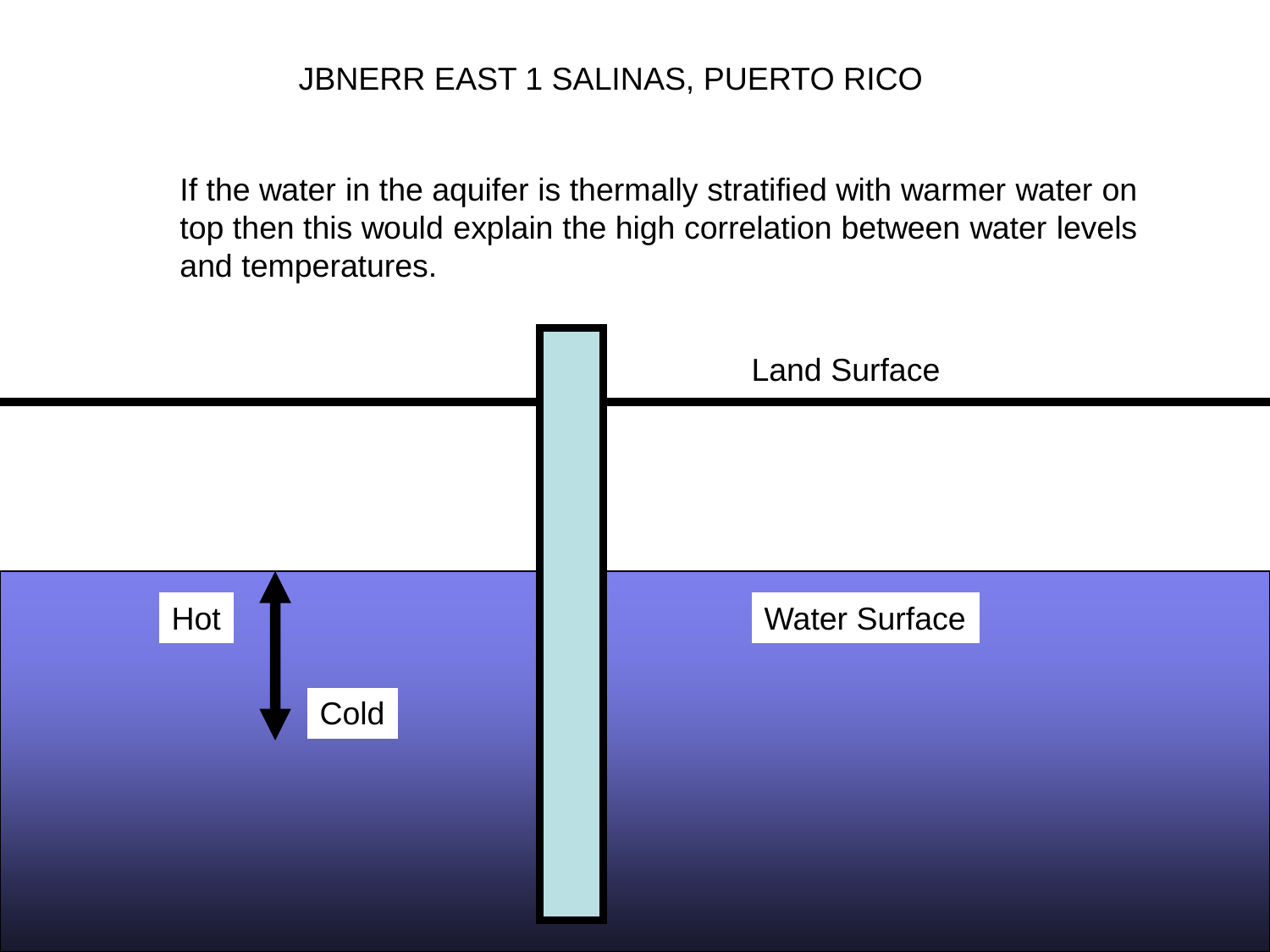

The two areas at highest risk from surficial contaminants are in Quebradillas-Camuy and Manatí-Vega Baja.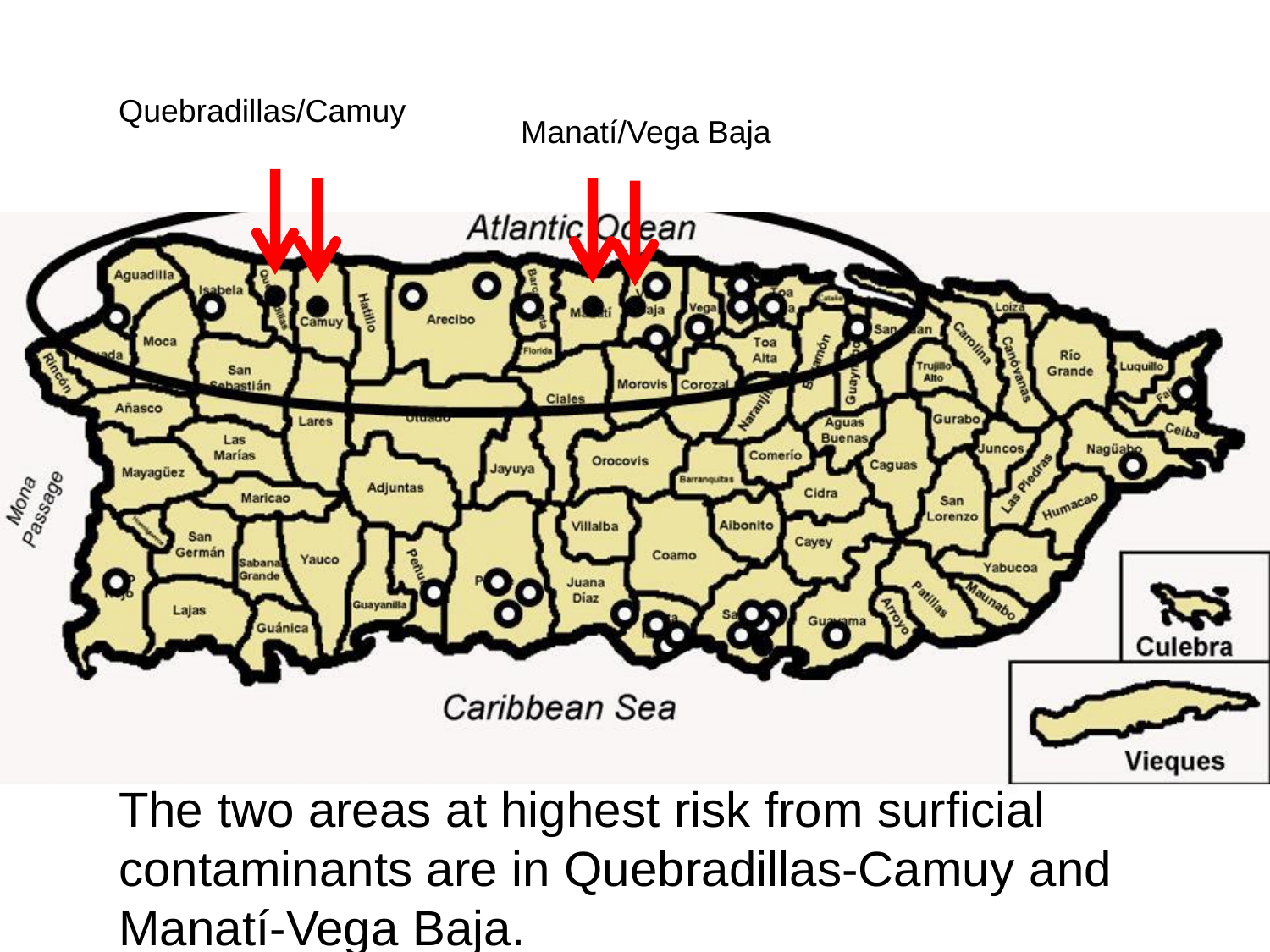### **ZANJA 4 WELL, CAMUY, PUERTO RICO TIME, FROM 1 AUG 99 TO 31 JAN 01**

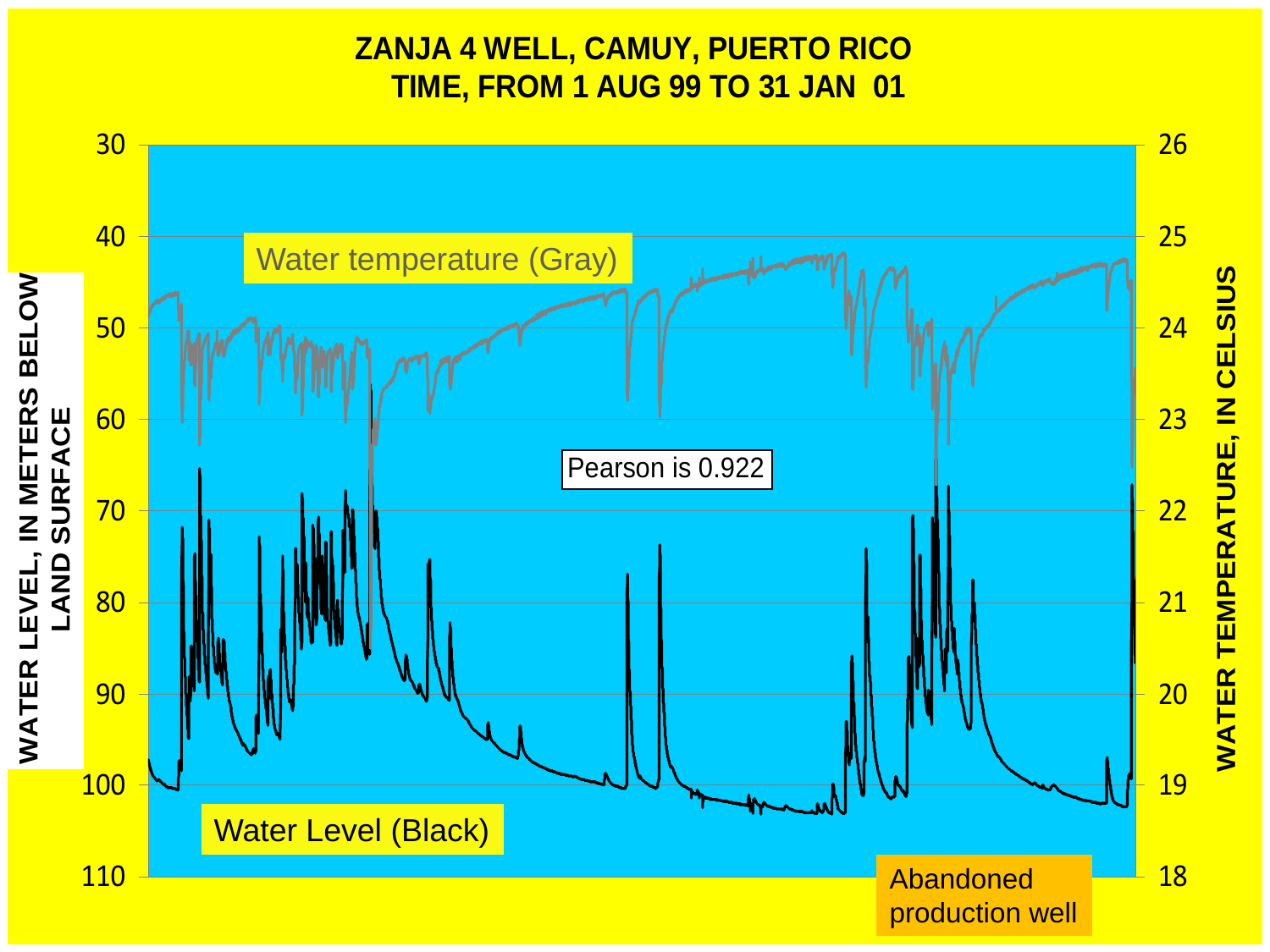### **MAGUAYO 2, DORADO, PUERTO RICO TIME, FROM 1 JAN 05 TO 31 MAR 06**

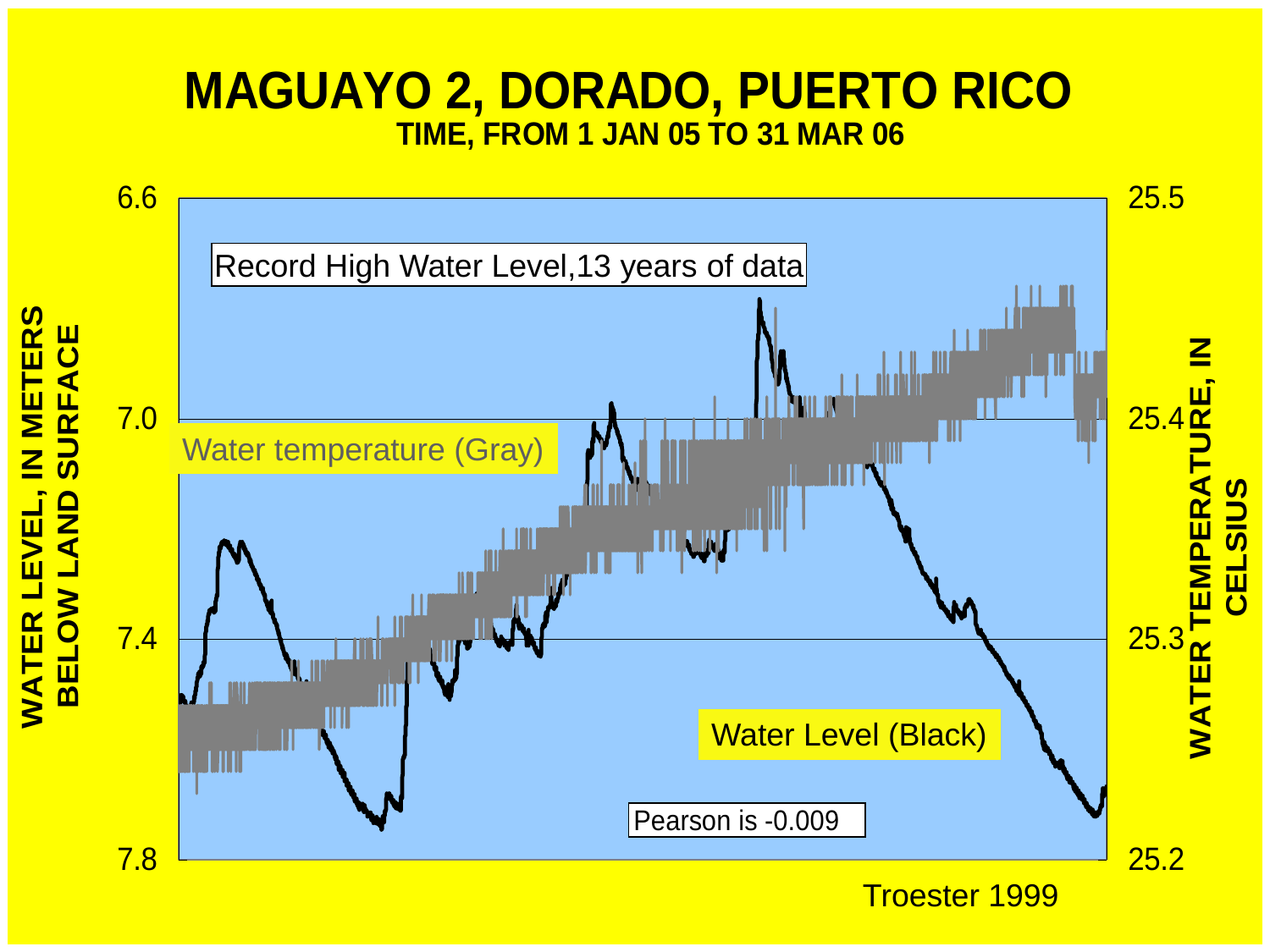### **TORTUGUERO 3, VEGA BAJA, PUERTO RICO TIME, FROM 1 JUL 05 TO 31 DEC 06**



**WATER TEMPERATURE, IN CELSIUS WATER TEMPERATURE, IN CELSIUS**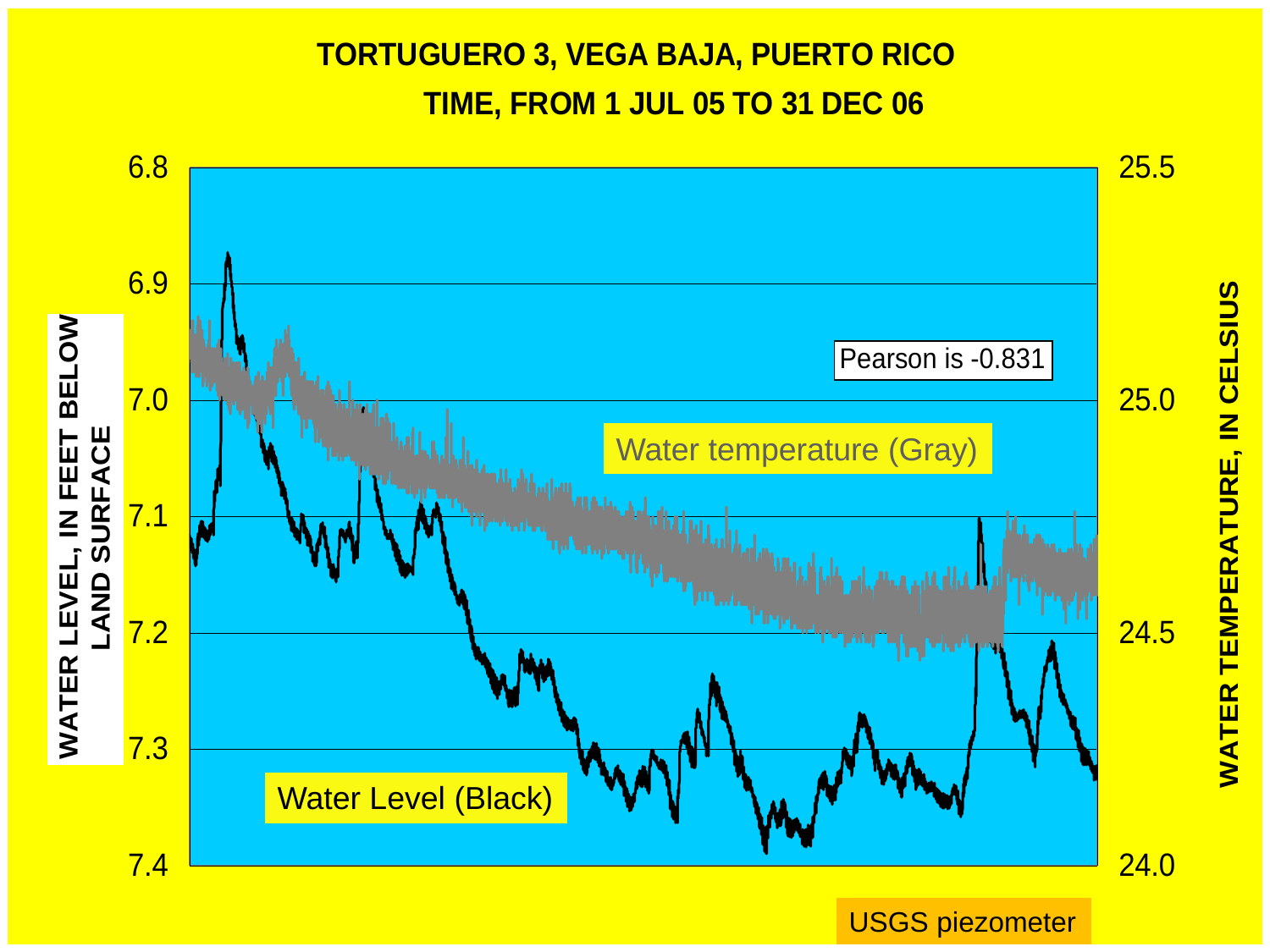### **TORTUGUERO 3, VEGA BAJA, PUERTO RICO TIME, FROM 1 JUL 05 TO 31 DEC 06**



**WATER TEMPERATURE, IN CELSIUS WATER TEMPERATURE, IN CELSIUS**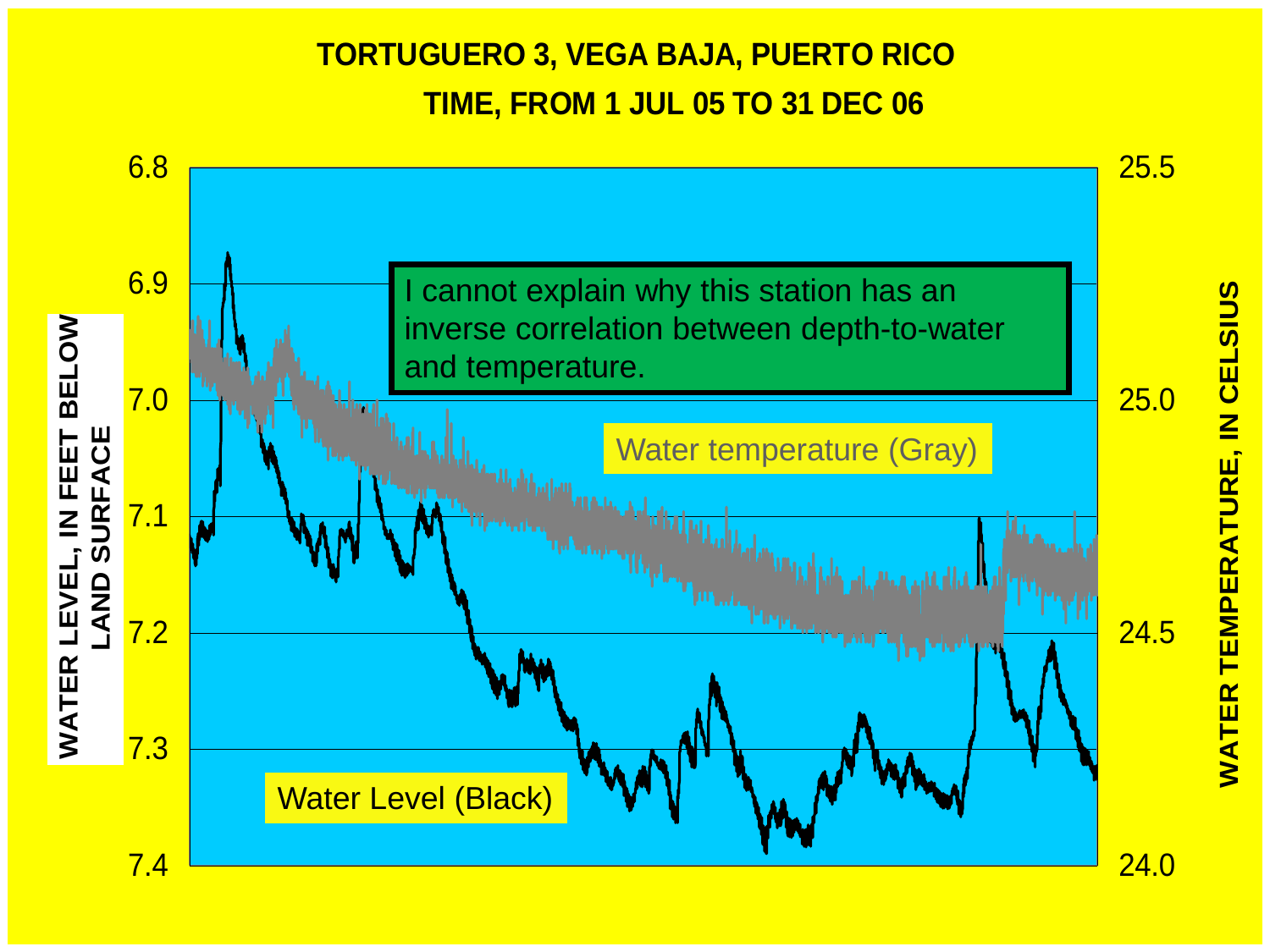#### **HILL 2, MANATI, PUERTO RICO**

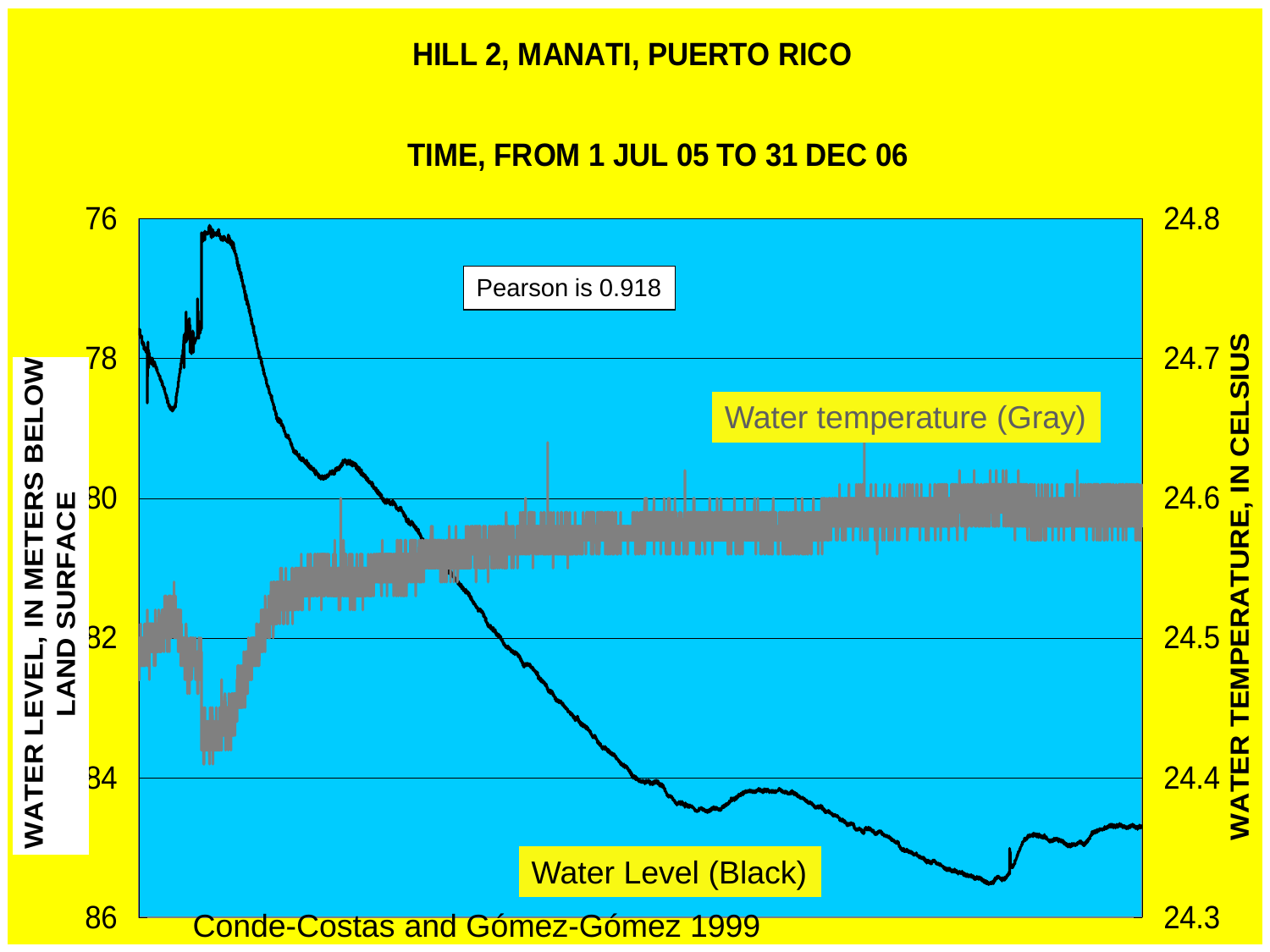#### **HILL 2, MANATI, PUERTO RICO**

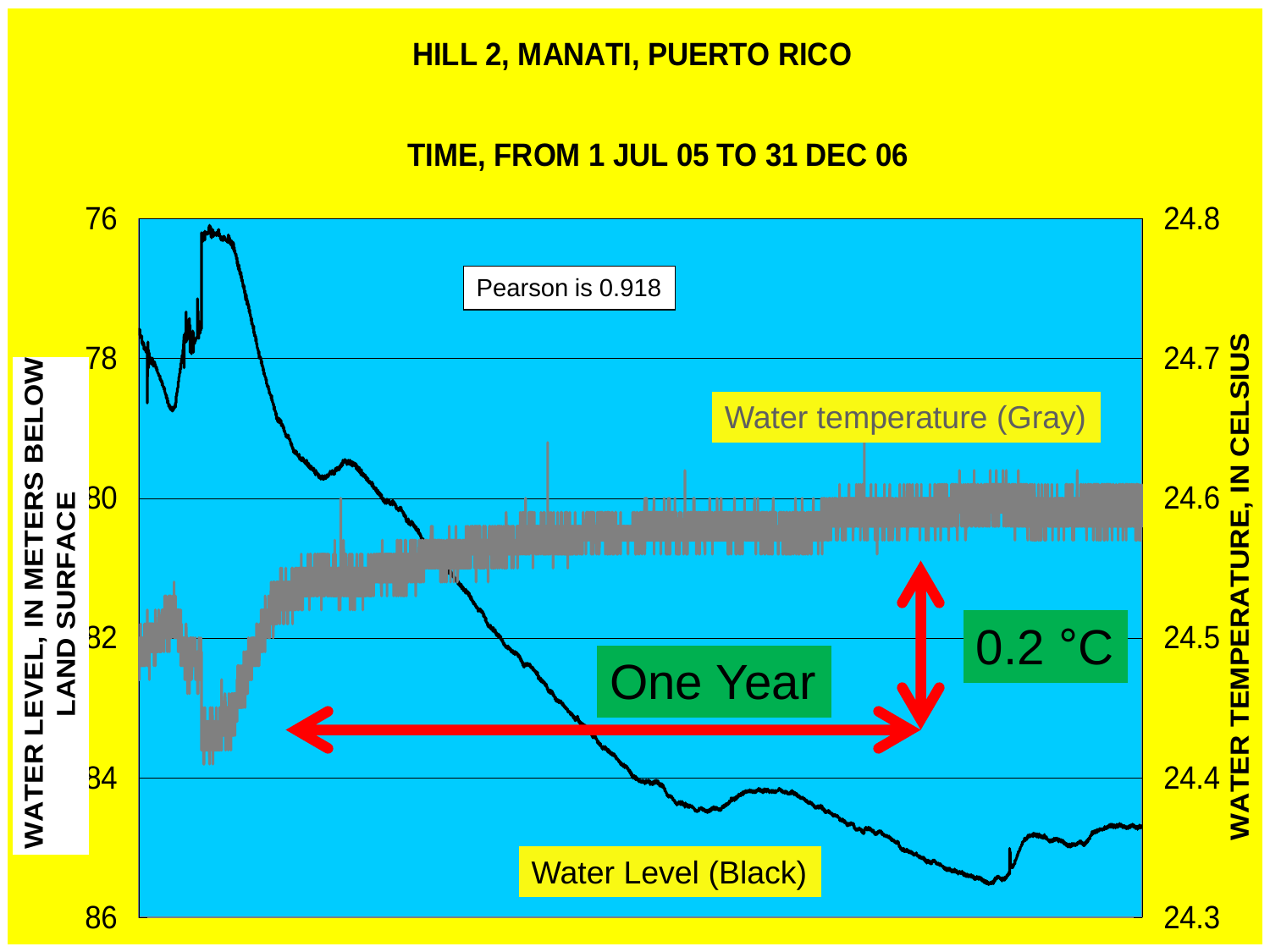#### **HILL 2, MANATI, PUERTO RICO**

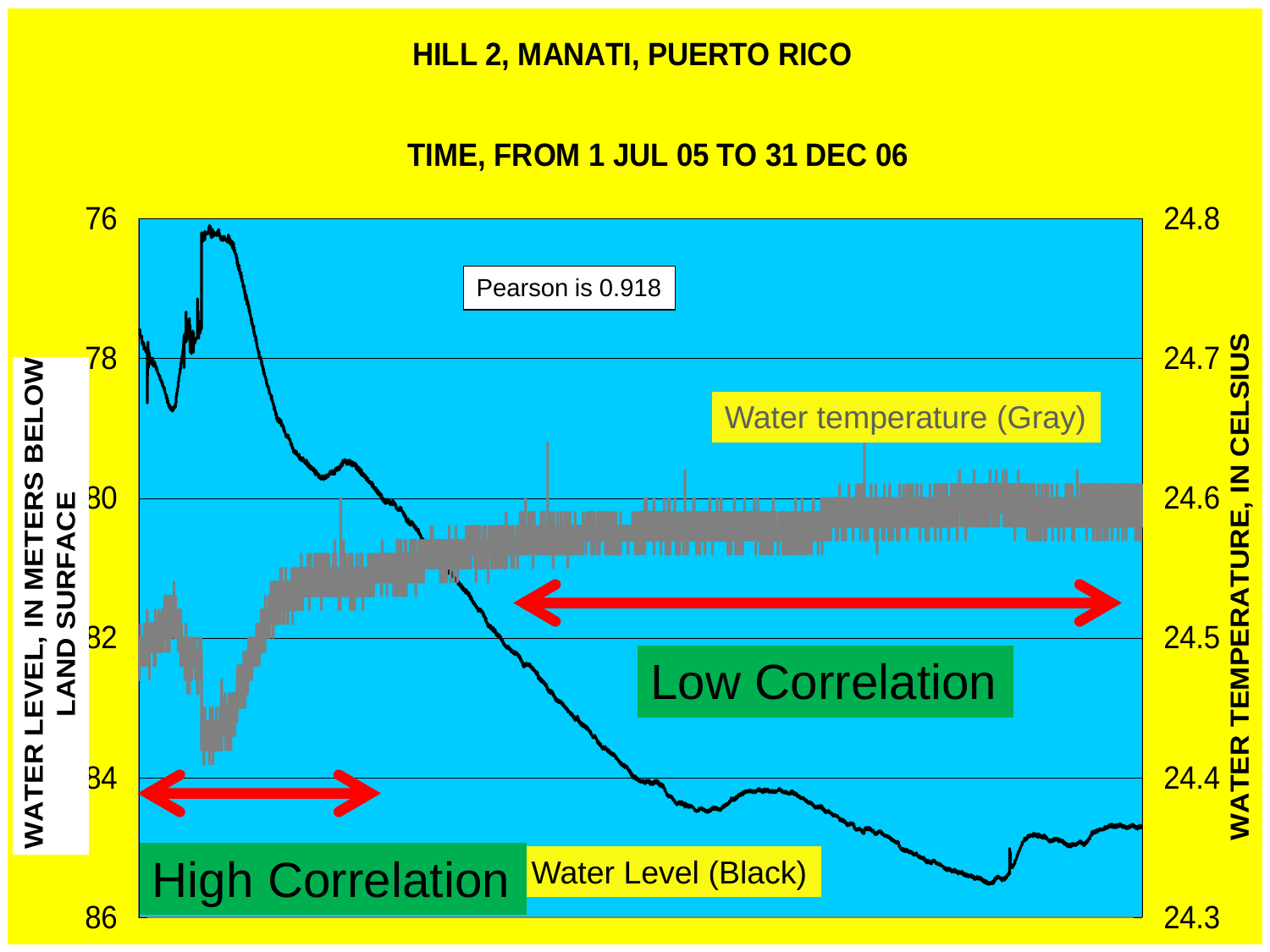### **PAMPANO 2 WELL, VEGA ALTA, PUERTO RICO TIME, FROM 1 FEB 00 TO 31 JUL 01**

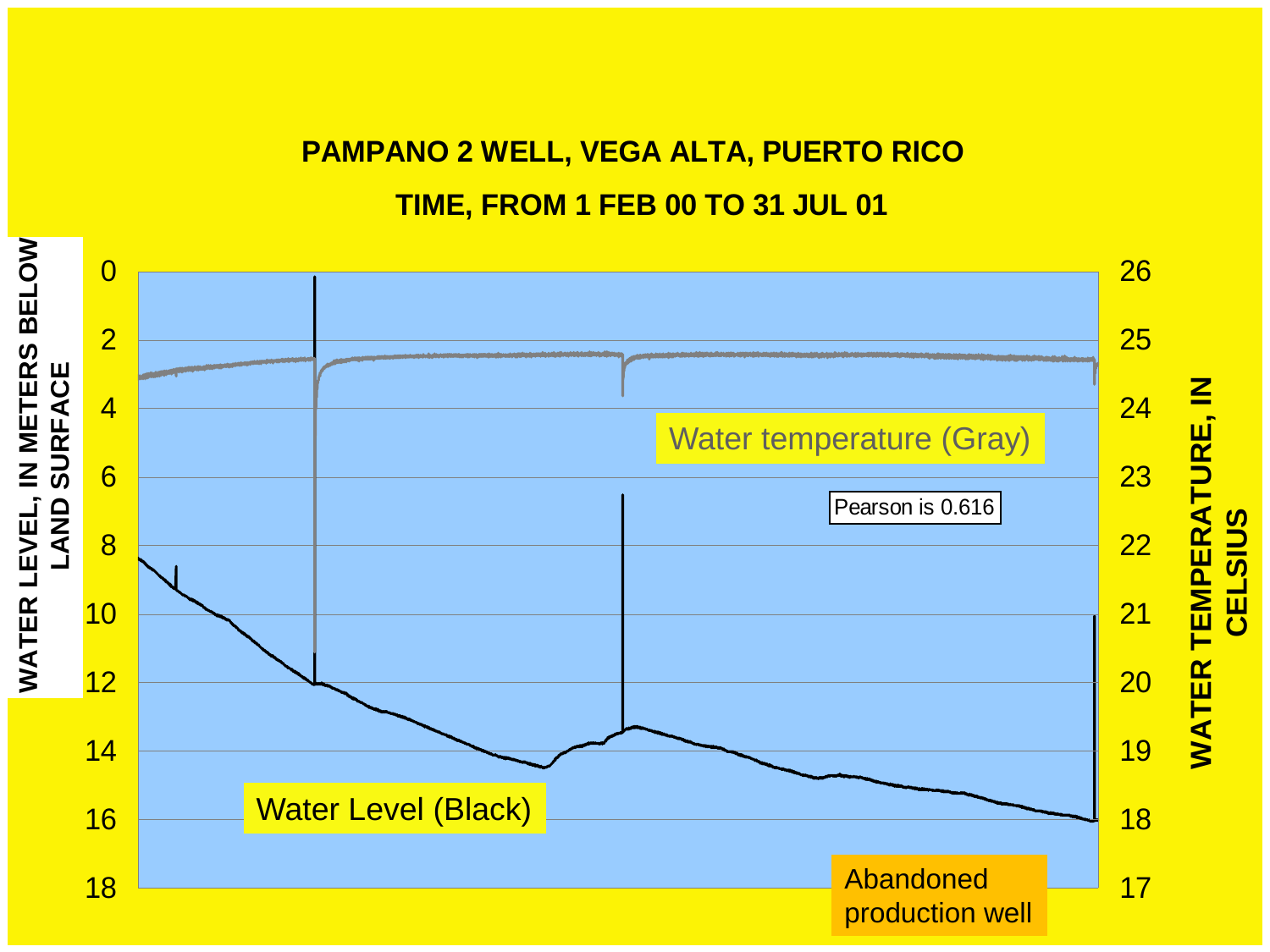## Construction Defects

- Leaking in the annual spacing
- Injection well during heavy rains
- 15 percent in study have this pattern
- Abandoned wells are a potential entry point for contaminants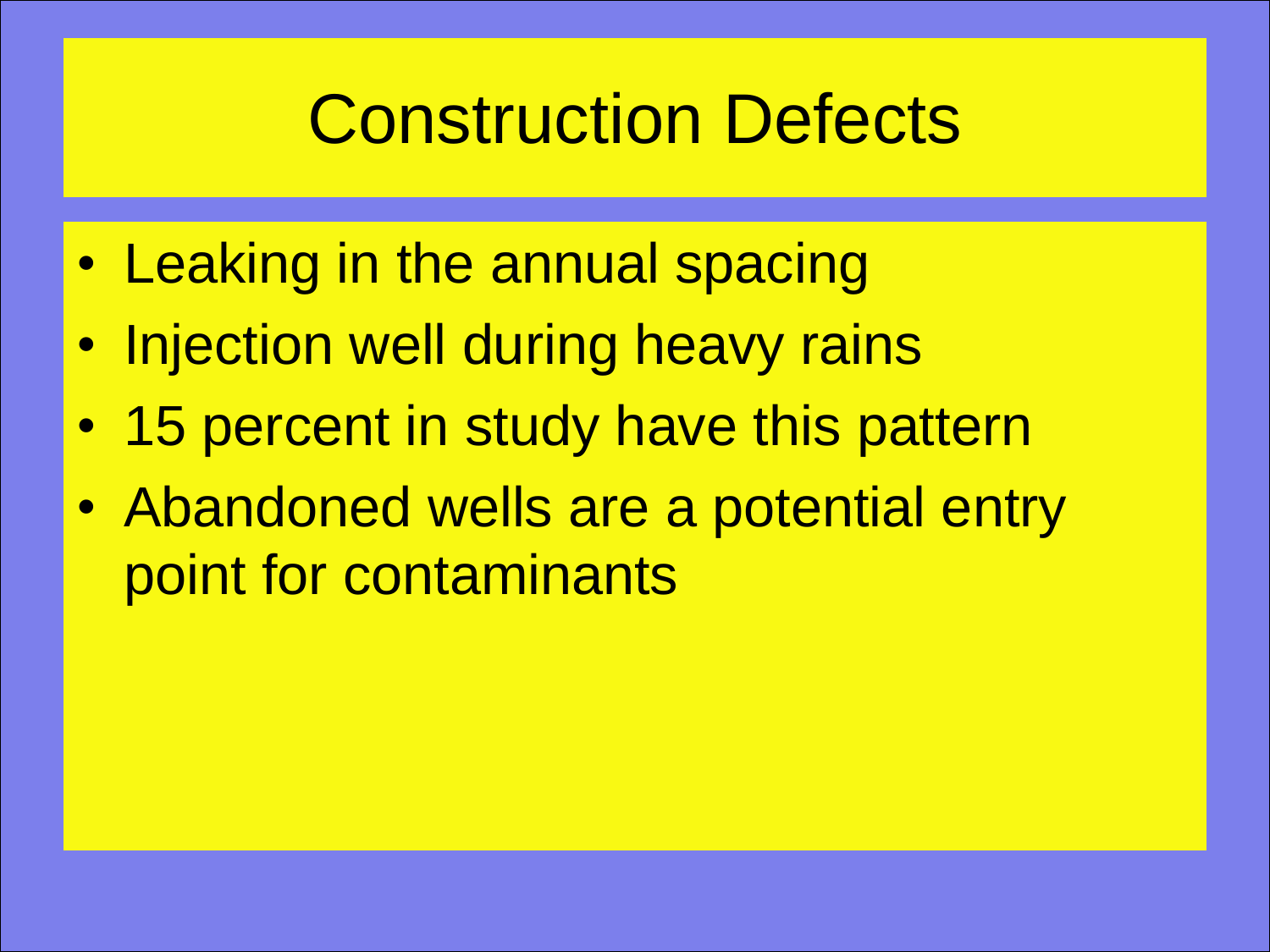#### **CBGAR WELL, QUEBRADILLAS, PUERTO RICO**

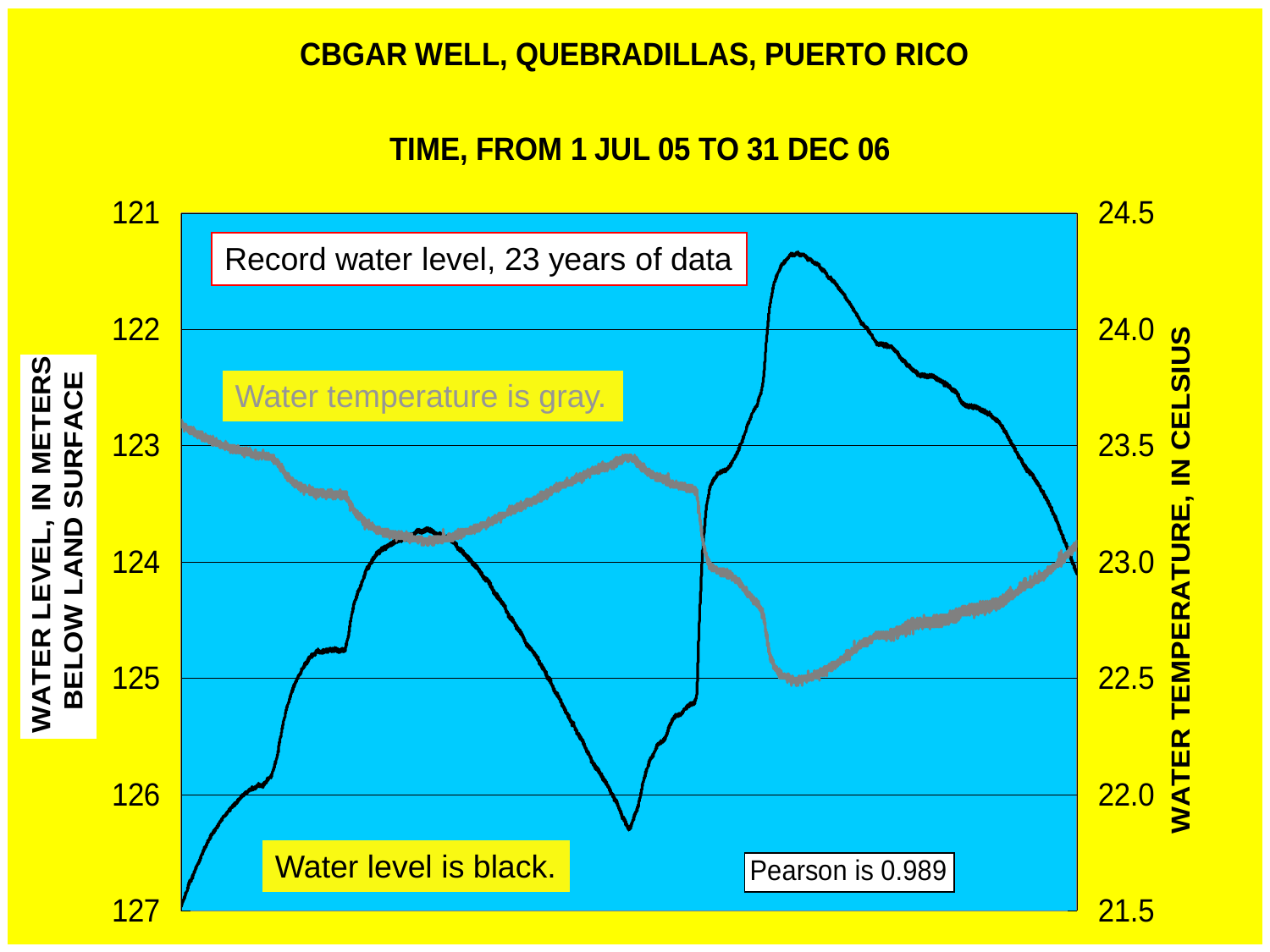### CBGAR, Quebradillas, Puerto Rico

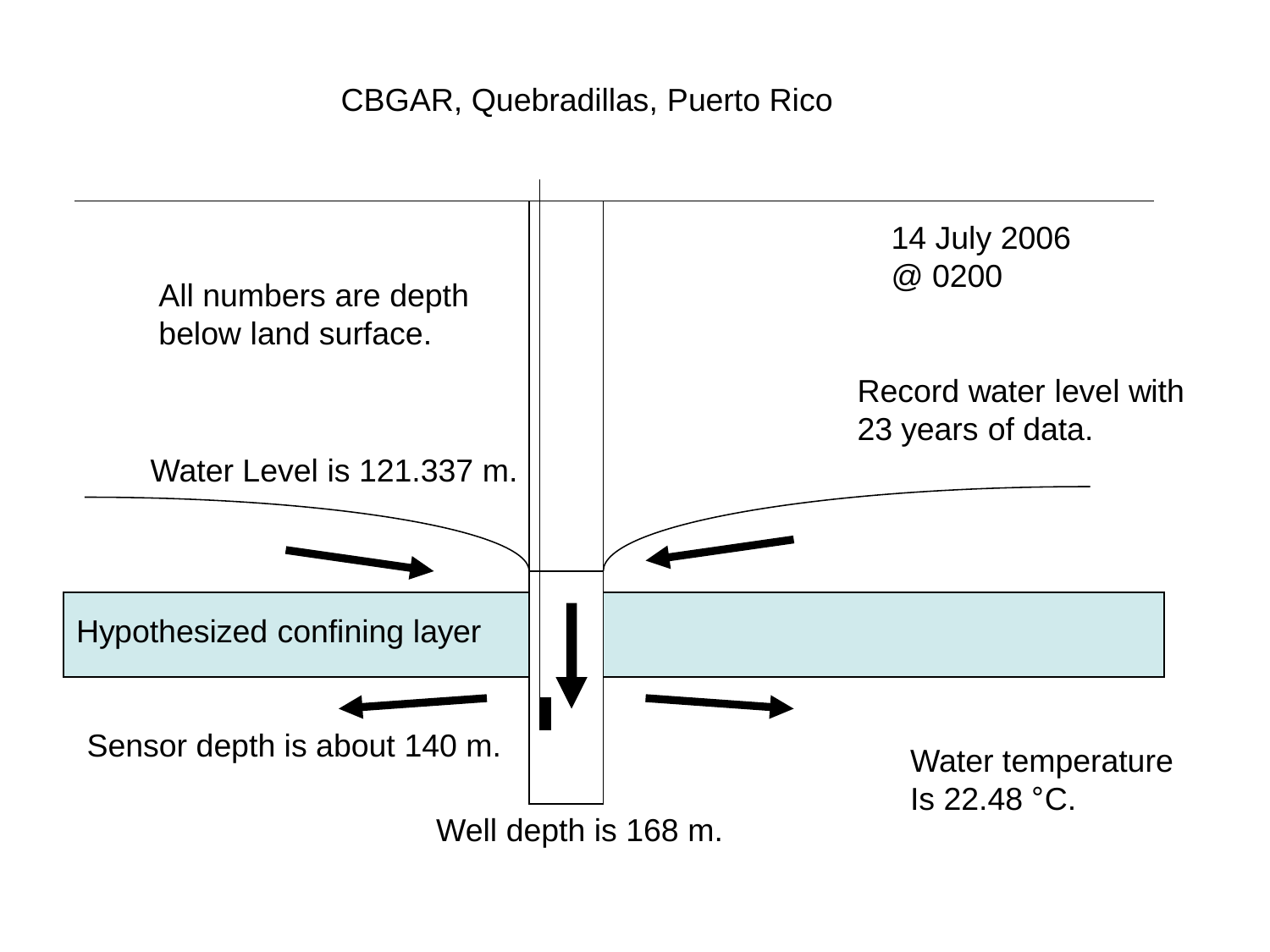### **Quebradillas/Camuy Manatí/Vega Baja**



### Two areas with the highest risk of surficial contamination!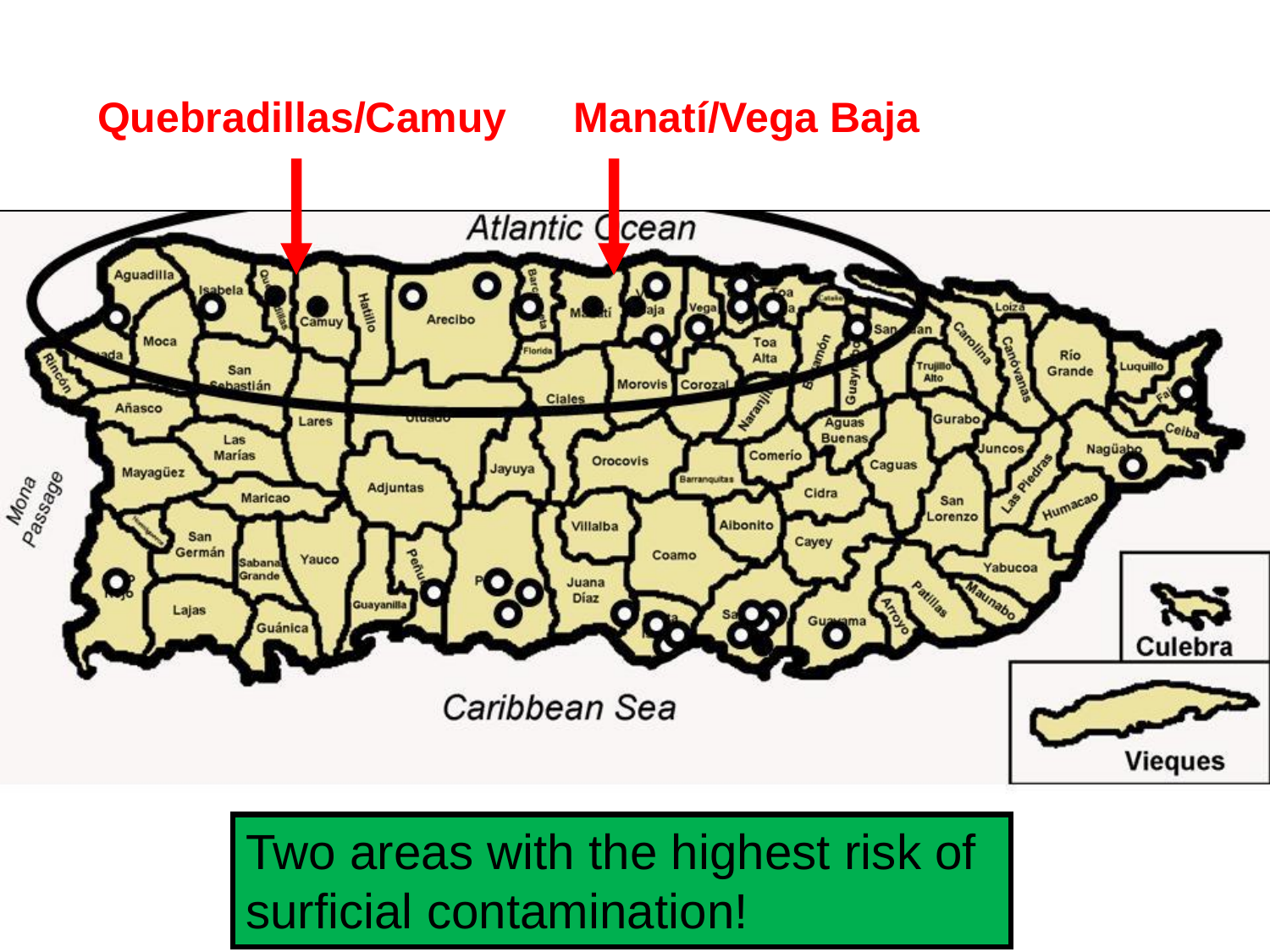## **Conclusions**

- Karst aquifers are not at significantly higher risk than non-karts aquifers.
- Within the karst North Coast Limestone aquifer Quebradilla/Camuy and Manatí/Vega Baja are at highest risk.
- Abandoned wells may be points of entry for contaminants.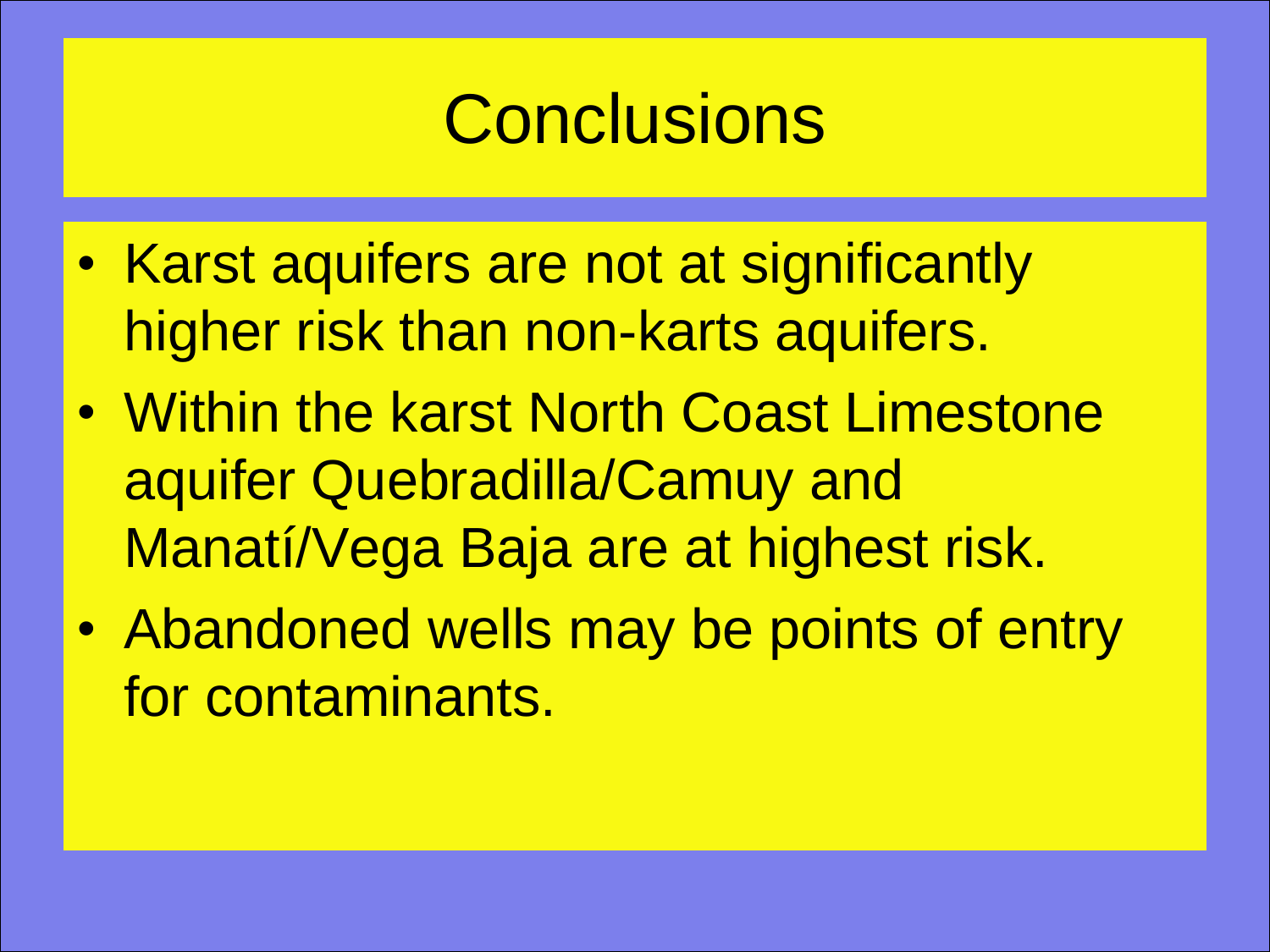The journal *Earth Science and Engineering* has expressed interest in publishing a paper on this topic.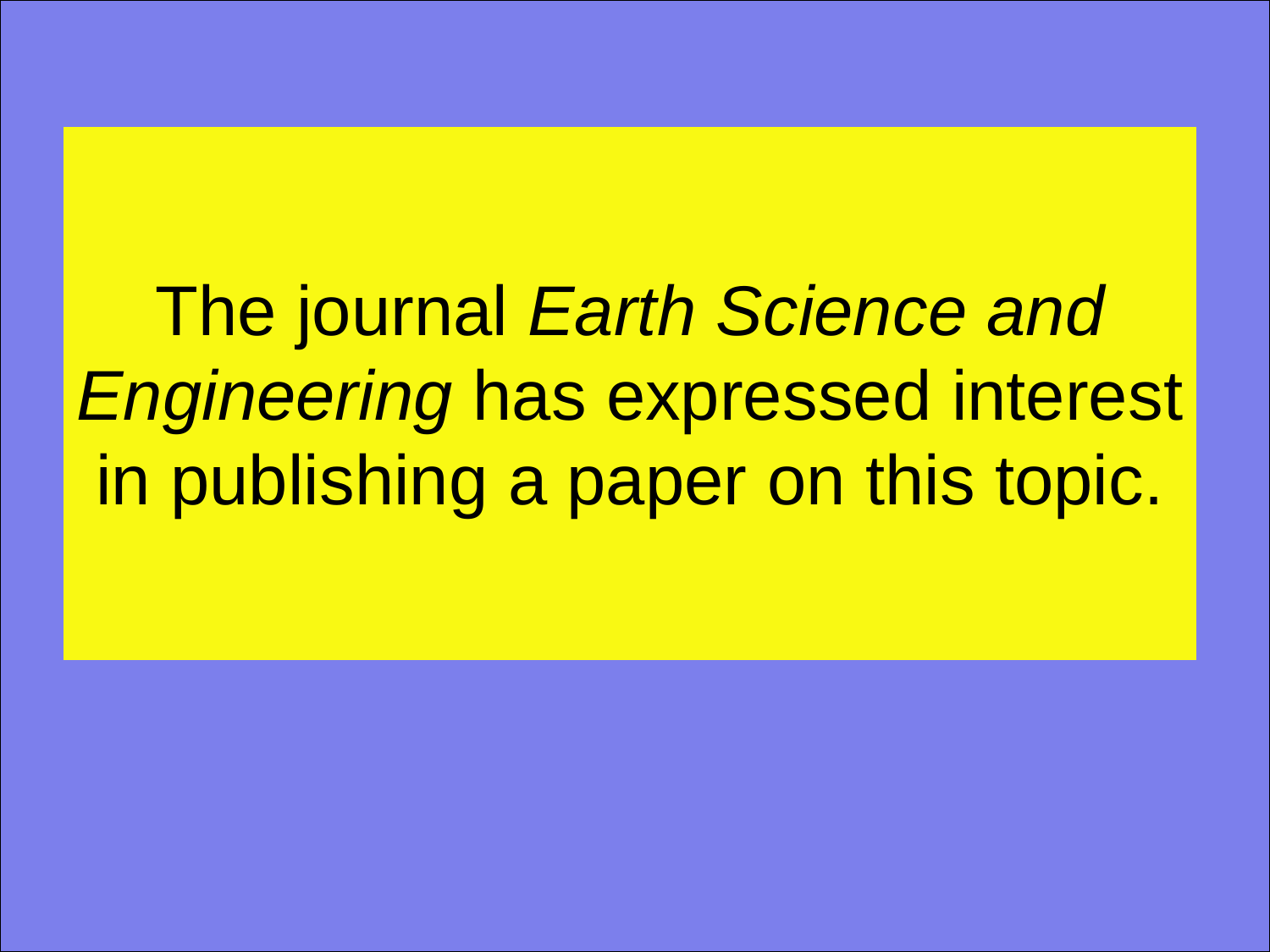Thankyou!

## ¡Muchas Gracias!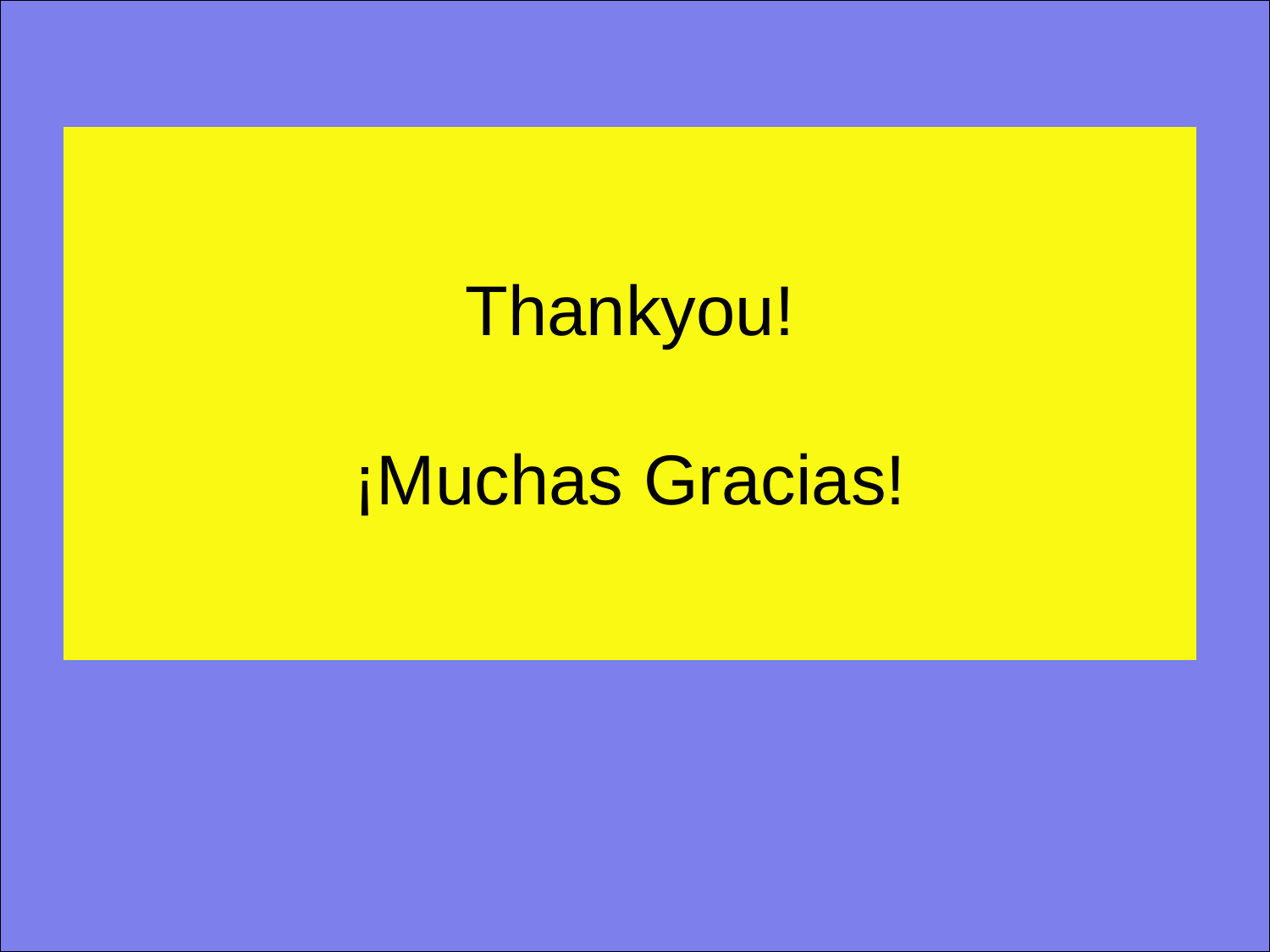## **Literature**

- **Anderson MP**. 2005. Heat as a Ground Water Tracer. Ground Water. 43(6): 951- 968. Doi:10.1111/j.1745-6584.2005.00052.x.
- **Conde-Costas C, and Gómez-Gómez F**, 1999, Assessment of nitrate contamination of the upper aquifer in the Manatí-Vega Baja area, Puerto Rico, U.S. Geological Survey Water-Resources Investigations Report 99-4040, 43 p.
- **Kuniansky EL, and Rodríguez JM**, 2010, Effects of changes in irrigation practices and aquifer development on groundwater discharge to the Jobos Bay National Estuarine Research Reserve near Salinas, Puerto Rico: U.S. Geological Survey Scientific Investigations Report 2010-5022, 106 p., available at <http://pubs.usgs.gov/sir/2010/5022/>
- **Troester, JW**, 1999, Geochemistry and hydrogeologic framework of the salinefreshwater interface and the calculation of net recharge in the Dorado area, northcentral Puerto Rico, U.S. Geological Survey Water-Resources Investigations Report 98-4030, 36 p.